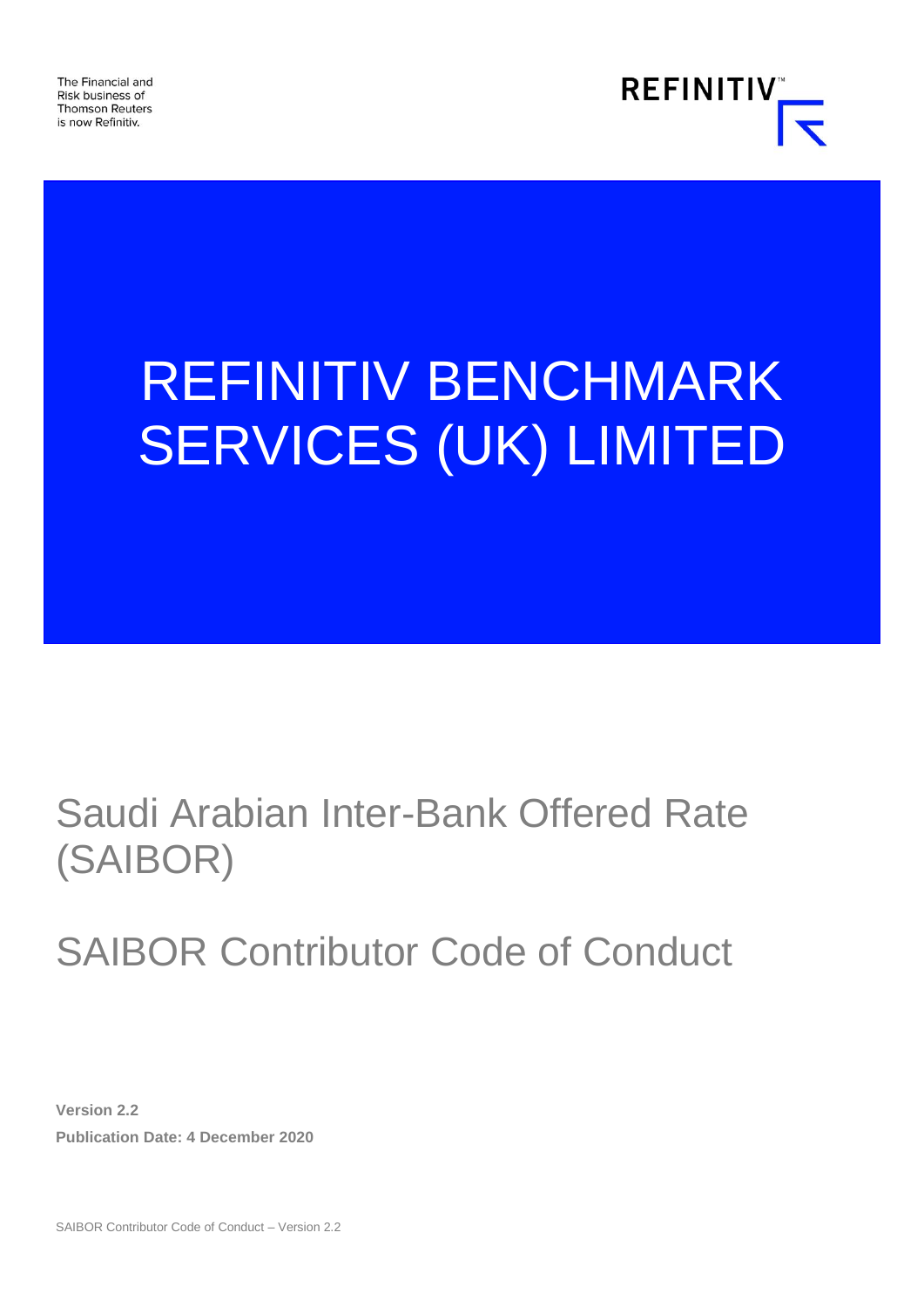## **Contents**

| 1.1        |                                                                                |  |
|------------|--------------------------------------------------------------------------------|--|
| 1.2        |                                                                                |  |
| 1.3        |                                                                                |  |
| 1.4        |                                                                                |  |
| 1.5        |                                                                                |  |
|            |                                                                                |  |
| 2.1        |                                                                                |  |
| 2.2        |                                                                                |  |
| 2.3        |                                                                                |  |
|            |                                                                                |  |
| 3.1        |                                                                                |  |
| 3.2        |                                                                                |  |
| 3.3        |                                                                                |  |
| 3.4        |                                                                                |  |
| 3.5<br>3.6 |                                                                                |  |
| 3.7        |                                                                                |  |
|            |                                                                                |  |
| 4.1        |                                                                                |  |
| 4.2        |                                                                                |  |
| 4.3        |                                                                                |  |
| 4.4        |                                                                                |  |
| 4.5<br>4.6 |                                                                                |  |
| 4.7        |                                                                                |  |
| 4.8        |                                                                                |  |
|            |                                                                                |  |
| 5.1        |                                                                                |  |
| 5.2        |                                                                                |  |
| 5.3        |                                                                                |  |
| 5.4        |                                                                                |  |
| 5.5        |                                                                                |  |
| 5.6        |                                                                                |  |
|            |                                                                                |  |
| 6.1        |                                                                                |  |
| 6.2        |                                                                                |  |
| 6.3<br>6.4 |                                                                                |  |
|            |                                                                                |  |
|            |                                                                                |  |
|            | Appendix 1 SAIBOR Contributor Code of Conduct - Attestation Form 18            |  |
|            | Appendix 2SAIBOR Contributor Code of Conduct - Compliance Certification Form19 |  |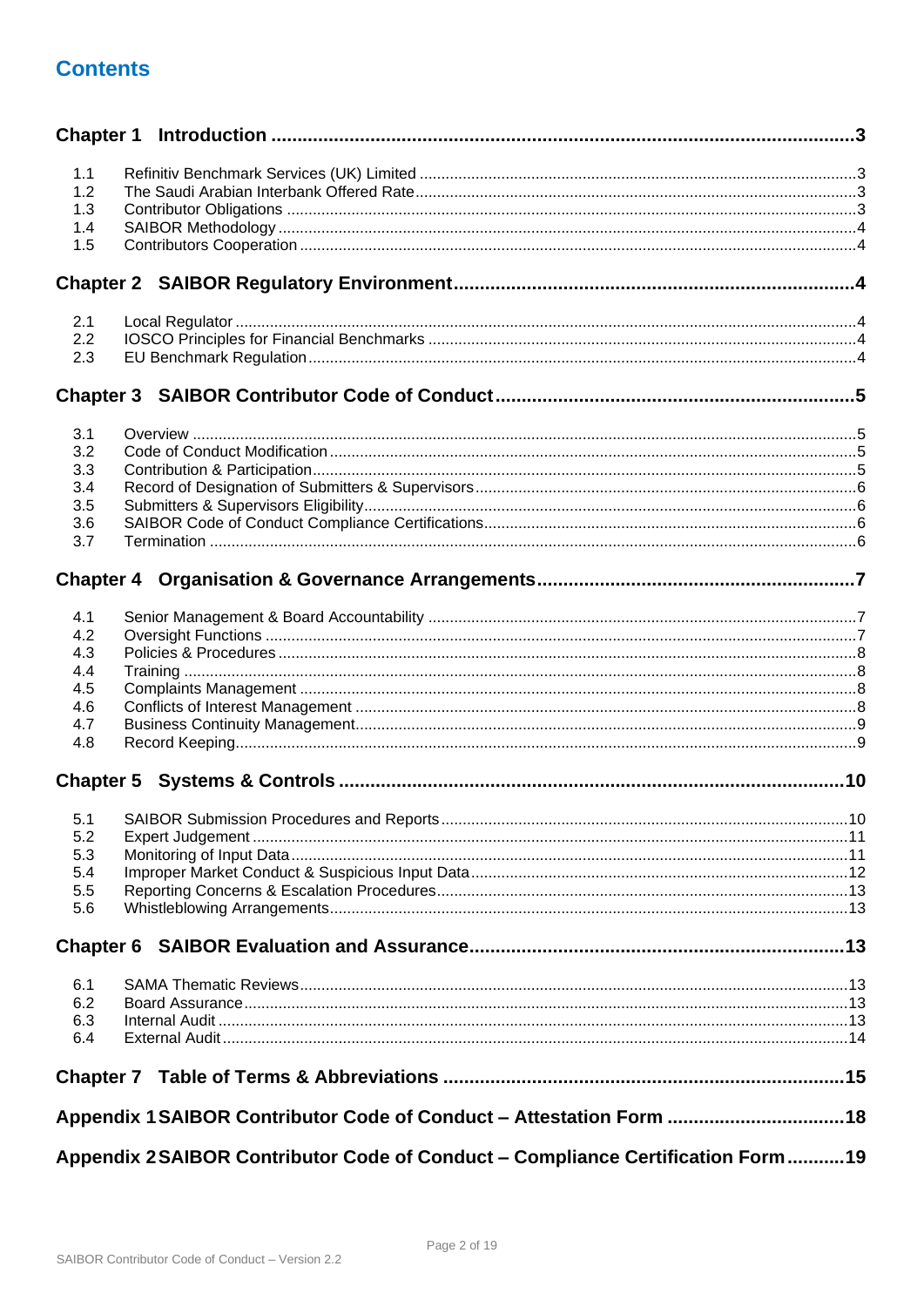## <span id="page-2-0"></span>**Chapter 1 Introduction**

#### <span id="page-2-1"></span>**1.1 Refinitiv Benchmark Services (UK) Limited**

- 1.1.1 Refinitiv, through its wholly owned subsidiary Refinitiv Benchmark Services (UK) Limited ("**RBSL**"), is the SAIBOR Benchmark **Administrator** that holds the primary responsibility for all aspects of the SAIBOR determination process.
- 1.1.2 RBSL is incorporated in England and Wales with company number 08541574 and is a wholly owned subsidiary of Refinitiv Limited ("**RL**"), itself a wholly owned subsidiary within the **Refinitiv Group**.
- 1.1.3 RBSL is authorized and regulated in the UK by the Financial Conduct Authority ("**FCA**"), FCA Reference Number [610678.](https://register.fca.org.uk/ShPo_FirmDetailsPage?id=001b000000NMhY4AAL)
- 1.1.4 RBSL is an authorized **Benchmark** Administrator as listed on the [ESMA Register,](https://registers.esma.europa.eu/publication/searchRegister?core=esma_registers_bench_entities) pursuant to Article 34 of the Benchmarks Regulation (Regulation (EU) 2016/1011.
- 1.1.5 RBSL's **Administration** obligations include developing and publishing this SAIBOR Contributor Code of Conduct ("**SAIBOR CCoC**").

#### <span id="page-2-2"></span>**1.2 The Saudi Arabian Interbank Offered Rate**

- 1.2.1 The definition of **SAIBOR** is as follows: The Saudi Arabian Interbank Offered Rate is the rate at which contributing banks would be able to borrow unsecured interbank funds in Saudi Riyals, were they to accept offers in reasonable market size from other banks in the SAIBOR contributing banks panel at 11:00 am Riyadh Time.
- 1.2.2 SAIBOR consists of 6 maturities Overnight, 1 week, 1 month, 3 months, 6 months and 1 year and is published Sunday to Thursday at 11:00 am Riyadh Time, subject to local market holidays, as advised by the Saudi Arabian Monetary Authority ("**SAMA**").
- 1.2.3 SAIBOR is calculated as the arithmetic average of submissions after the two highest and two lowest rates have been discarded, and is published to 5 decimal places.
- 1.2.4 SAIBOR is calculated and published by the Administrator at 11:00 a.m. Riyadh Time on each **Business Day**.

#### <span id="page-2-3"></span>**1.3 Contributor Obligations**

- 1.3.1 This SAIBOR CCoC specifies the obligations that each **Submitting Bank** (or "**Contributor**") and its staff ("**Submitters**" and "**Supervisors**") providing SAIBOR input data to RBSL must adhere to on a continuous basis.
- 1.3.2 For the sake of clarity, a "Contributor" is the entity responsible for the provision of SAIBOR input data to RBSL, while a "Submitter" and "Supervisor" are the natural persons employed by the Contributor who determine and physically provide the SAIBOR input data to RBSL.
- 1.3.3 Each Contributor shall implement all the requirements of this SAIBOR CCoC.
- 1.3.4 Immediately following the publication of SAIBOR CCoC version 2.0, and any subsequent version that contains a material modification (as set out in Section 3.2), each Contributor shall deliver to RBSL (to frompliance@refinitiv.com, or such other email address as RBSL may notify the Contributors in writing) a duly executed "SAIBOR Contributor Code of Conduct Attestation" in the form included in Appendix 1 to this document ("**Attestation**"). The Attestation is a forward-looking declaration whereby a duly authorized representative of the Contributor responsible for SAIBOR (i.e. Head of Asset and Liability Management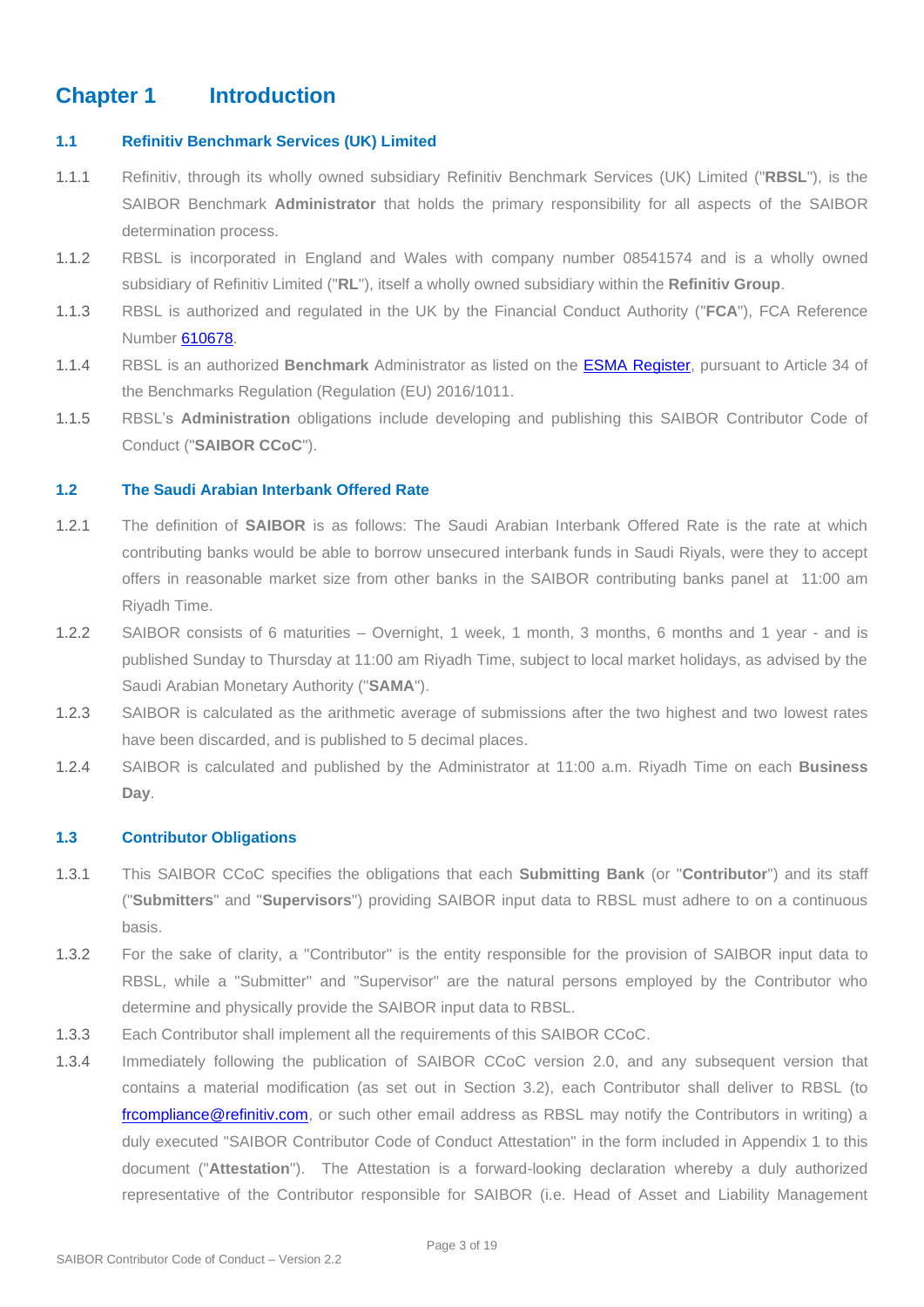(ALM) or similar position in the bank) shall attest that all relevant staff, including those on the record pursuant to Section 3.4, have read, understood, and will continuously comply with the obligations of the SAIBOR CCoC and will continue to comply for so long as it is a Contributor.

#### <span id="page-3-0"></span>**1.4 SAIBOR Methodology**

- 1.4.1 This SAIBOR CCoC should be read and complied with in conjunction with the SAIBOR **Methodology**, with additional focus on those sections that specifies the responsibilities of the Contributor in regards to:
	- a) the requirement to contribute **Input Data** sufficient to represent accurately and reliably the market or economic reality that SAIBOR is intended to measure;
	- b) the exercise of **Expert Judgement**;
	- c) the calculation methodology;
	- d) contribution window, timing, and benchmark publication; and
	- e) refix policy.
- 1.4.2 The SAIBOR Methodology is published on the Refinitiv website, and is updated from time to time.

#### <span id="page-3-1"></span>**1.5 Contributors Cooperation**

- 1.5.1 Each Contributor must cooperate with RBSL and any relevant **Competent Authority** or Law Enforcement Agency in an open and honest manner.
- 1.5.2 Each Contributor shall promptly provide any relevant Competent Authority or Law Enforcement Agency either soft or hard copies of relevant SAIBOR related data or records upon request.

### <span id="page-3-2"></span>**Chapter 2 SAIBOR Regulatory Environment**

#### <span id="page-3-3"></span>**2.1 Local Regulator**

2.1.1 SAIBOR Contributors are banks regulated by the Saudi Arabian Monetary Authority ("**SAMA**").

#### <span id="page-3-4"></span>**2.2 IOSCO Principles for Financial Benchmarks**

- 2.2.1 The [International Organization of Securities Commissions \("IOSCO"\) Principles for Financial Benchmarks](https://www.iosco.org/library/pubdocs/pdf/IOSCOPD415.pdf) ("**IOSCO Principles**") is a framework of high level global standards applicable to Benchmarks used in financial markets.
- 2.2.2 The SAIBOR CCoC reflects these IOSCO Principles with particular focus on IOSCO Principle 14 (Code of Conduct), Principle 18 (Audit Trail) and Principle 19 (Cooperation with Regulatory Authorities).

#### <span id="page-3-5"></span>**2.3 EU Benchmark Regulation**

- 2.3.1 The European Union ("**EU**") Benchmark Regulation ("**BMR**") [\(Regulation \(EU\) 2016/1011\)](https://eur-lex.europa.eu/legal-content/EN/TXT/PDF/?uri=CELEX:32016R1011&from=EN) and supporting Regulatory Technical Standards under the Benchmarks Regulation ("**RTS**") (Official Journal L274 - 05 Nov 2018) expand the IOSCO Principles and introduce a common framework and consistent approach to Benchmark regulation across the EU.
- 2.3.2 BMR allows EU supervised entities to use SAIBOR since the Administrator, RBSL, is included in the ESMA [Register](https://registers.esma.europa.eu/publication/searchRegister?core=esma_registers_bench_entities) of approved Benchmark Administrators.
- 2.3.3 The SAIBOR CCoC reflects the BMR with particular focus on BMR Article 15 (Code of Conduct) and ESMA Regulatory Technical Standards in the [Commission Delegated Regulation \(EU\)](https://eur-lex.europa.eu/legal-content/EN/TXT/PDF/?uri=CELEX:32018R1639&from=EN) 2018/1639 (Code of Conduct for Contributors) obligations.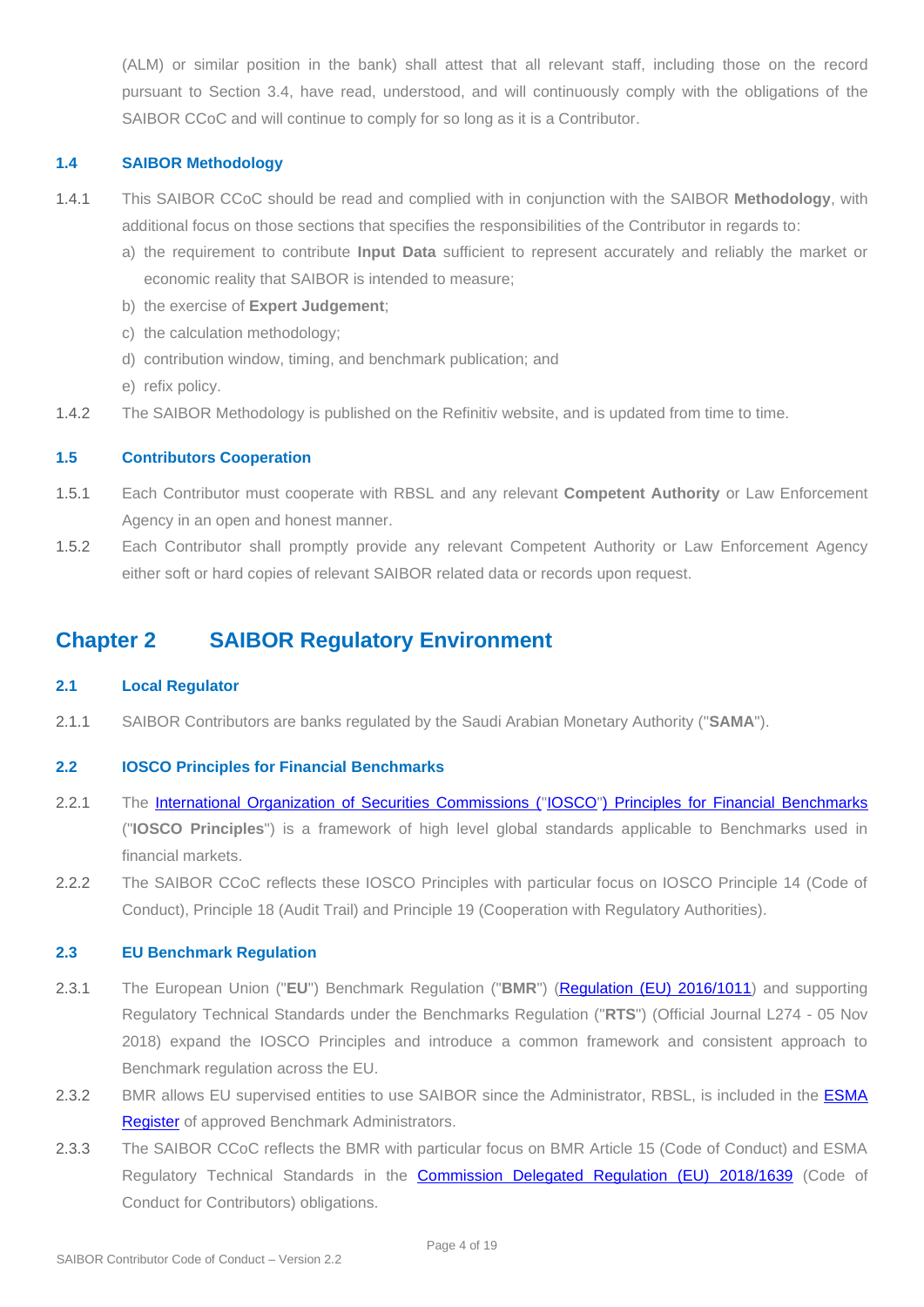2.3.4 Each SAIBOR Contributor is based in the Kingdom of Saudi Arabia and shall not be treated as an EU "supervised contributor" for the purposes of this SAIBOR CCoC. The governance and control requirements for EU supervised contributors contained in BMR Article 16, BMR Annex I, and ESMA RTS in the Commission Delegated Regulation (EU) 2018/1640 have been omitted from this CCoC.

## <span id="page-4-0"></span>**Chapter 3 SAIBOR Contributor Code of Conduct**

#### <span id="page-4-1"></span>**3.1 Overview**

- 3.1.1 This SAIBOR CCoC demonstrates the commitment by each Contributor to maintain the integrity of SAIBOR by adhering to the SAIBOR CCoC obligations.
- 3.1.2 This SAIBOR CCoC is derived from IOSCO Principles, EU BMR and ESMA RTS, as well as industry best practices where applicable.
- 3.1.3 This SAIBOR CCoC should be reviewed by the RBSL Board and the **SAIBOR Oversight Committee** at least annually and updated if necessary, to promote the integrity, quality and robustness of SAIBOR.
- 3.1.4 Capitalized terms and abbreviations used in this SAIBOR CCoC shall have the meanings set out in the Table of Terms and Abbreviations section of this document.

#### <span id="page-4-2"></span>**3.2 Code of Conduct Modification**

- 3.2.1 In the event of a proposal to make material modifications to the SAIBOR CCoC, RBSL will conduct a consultation process with Contributors over a 90 calendar day duration. In extraordinary circumstances, the consultation period may be extended.
- 3.2.2 A material modification will result in a complete version update (i.e. from version 2.0 to version 3.0).
- 3.2.3 In the event of non-material changes (e.g. inconsequential corrections to typographical errors; contact information; rebranding, added language for process clarity, annual reviews for re-issuance etc.) to the SAIBOR CCoC, RBSL may consult with Contributors over a 30 calendar day duration before re-issue, subject to the SAIBOR Oversight Committee advisement.
- 3.2.4 A non-material modification will result in a minor version update (i.e. from version 2.0 to version 2.1).

#### <span id="page-4-3"></span>**3.3 Contribution & Participation**

- 3.3.1 Each Contributor acknowledges that its participation in the **Panel** for SAIBOR determination is voluntary.
- 3.3.2 Each Contributor acknowledges the importance of SAIBOR as a reference rate for certain Saudi Riyal financial products, and that a minimum number of Contributors are needed to contribute to the setting of SAIBOR as indicated in the SAIBOR Methodology.
- 3.3.3 By agreeing to this SAIBOR Contributor Code of Conduct, each Contributor and its Submitter(s) attest that they shall contribute to SAIBOR each day the benchmark is calculated with a complete and accurate submission for all tenors.
- 3.3.4 Each Contributor must use an approved contribution tool provided by the Administrator and follow the requirements for submission in accordance with the "Contribution Guide for SAIBOR" for the submission of Input Data to RBSL.
- 3.3.5 Any Contributor facing a **Force Majeure Event** outside of its reasonable control that temporarily prevents participation to SAIBOR should notify RBSL via [benchmarkoperations@refinitiv.com](mailto:benchmarkoperations@refinitiv.com) as soon as possible.
- 3.3.6 Repeated late, erroneous, or lack of participation may jeopardize a Contributor's future participation in the contribution of Input Data for SAIBOR.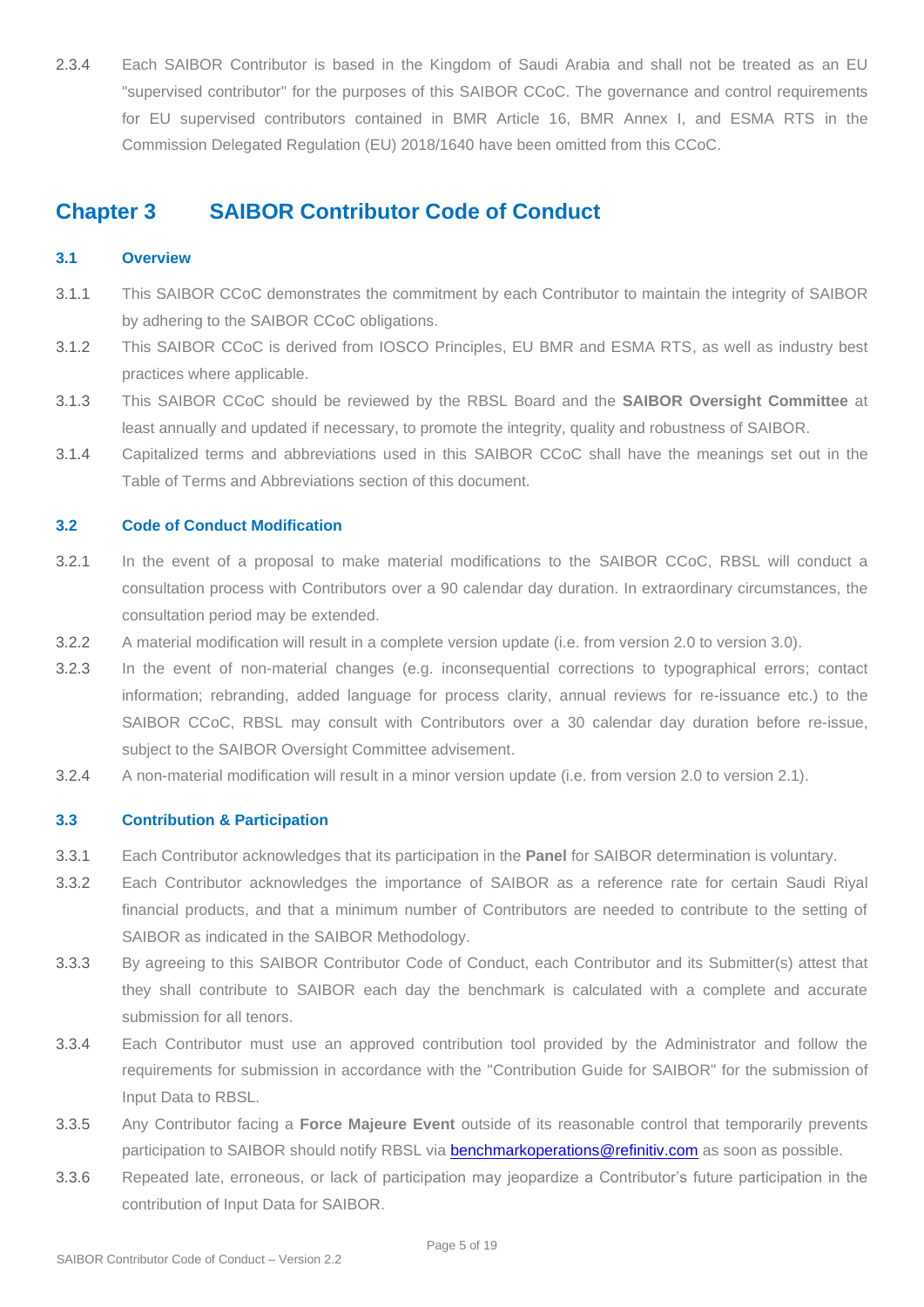#### <span id="page-5-0"></span>**3.4 Record of Designation of Submitters & Supervisors**

- 3.4.1 Each Contributor shall formally designate Submitters and Supervisors who the Contributor authorizes to submit data to RBSL and, at the Contributor's discretion, designate one or more alternate Submitters and Supervisors and promptly inform RBSL via [benchmarkoperations@refinitiv.com](mailto:benchmarkoperations@refinitiv.com) of such designation(s).
- 3.4.2 The formal designation of any Submitter or Supervisor by a Contributor shall include the documentation of the name, title, location and reporting line.
- 3.4.3 Each Contributor shall promptly notify RBSL upon any change in its Submitters or Supervisors.

#### <span id="page-5-1"></span>**3.5 Submitters & Supervisors Eligibility**

- 3.5.1 Each Contributor shall undertake and document a due diligence process, including checks to verify the identity and reputation of potential Submitters and Supervisors, to be satisfied that these individuals have the relevant skills, knowledge, training, expertise, and professional integrity in markets that are relevant to SAIBOR (including whether the potential individual has previously been excluded from submitting input data to a benchmark due to misconduct) to submit Input Data on the Contributor's behalf.
- 3.5.2 The selection process for persons involved in submissions and supervision of the SAIBOR submitted rate shall include an assessment of that person's conflicts of interest. All actual or perceived conflicts of interest shall be avoided or mitigated by the Contributor to the extent possible to ensure the integrity of the SAIBOR submission is not compromised.
- 3.5.3 Banks are required to implement a process whereby the Head of Asset and Liability Management (ALM) or similar position in the bank (without any role in proprietary trading) takes the responsibility for submission of the SAIBOR rates on a daily basis to RBSL independently without any influence from the bank's Treasurer or the Deputy Treasurer. Such a role is considered a SAMA "approved position" under SAMA's Fit & Proper regulations and banks are required to obtain SAMA's approval for individuals in these roles using the standard SAMA Fit & Proper application procedures.

#### <span id="page-5-2"></span>**3.6 SAIBOR Code of Conduct Compliance Certifications**

- 3.6.1 Each Contributor shall, aligned to such Contributor's internal processes and timing but in any event no later than six months following the Issue Date ("**Certification Date**"), deliver to RBSL (to [frcompliance@refinitiv.com,](mailto:frcompliance@refinitiv.com) or such other email address as RBSL may notify the Contributors in writing) a duly executed "SAIBOR Contributor Code of Conduct Annual Compliance Certification" in the form included in Appendix 2 to this document ("**Certification**").
- 3.6.2 Following the Certification Date, each Contributor shall on an annual basis, deliver a duly executed Certification to RBSL in accordance with Section 3.6.1, in each case, aligned to the Contributor's internal processes/timing but in any event not later than the date falling one year after the date that the previous Certification was delivered.
- 3.6.3 The Certification is a backward-looking declaration whereby the Head of ALM and a senior **Compliance** Director/Officer (or a senior individual within another relevant second line of defence function) shall certify that the Contributor is fully compliant with the obligations of the SAIBOR CCoC.

#### <span id="page-5-3"></span>**3.7 Termination**

3.7.1 Each Contributor agrees that it will provide 90 calendar days written notice to RBSL via [benchmarkoperations@refinitiv.com](mailto:benchmarkoperations@refinitiv.com) prior to the Contributor terminating its participation in the SAIBOR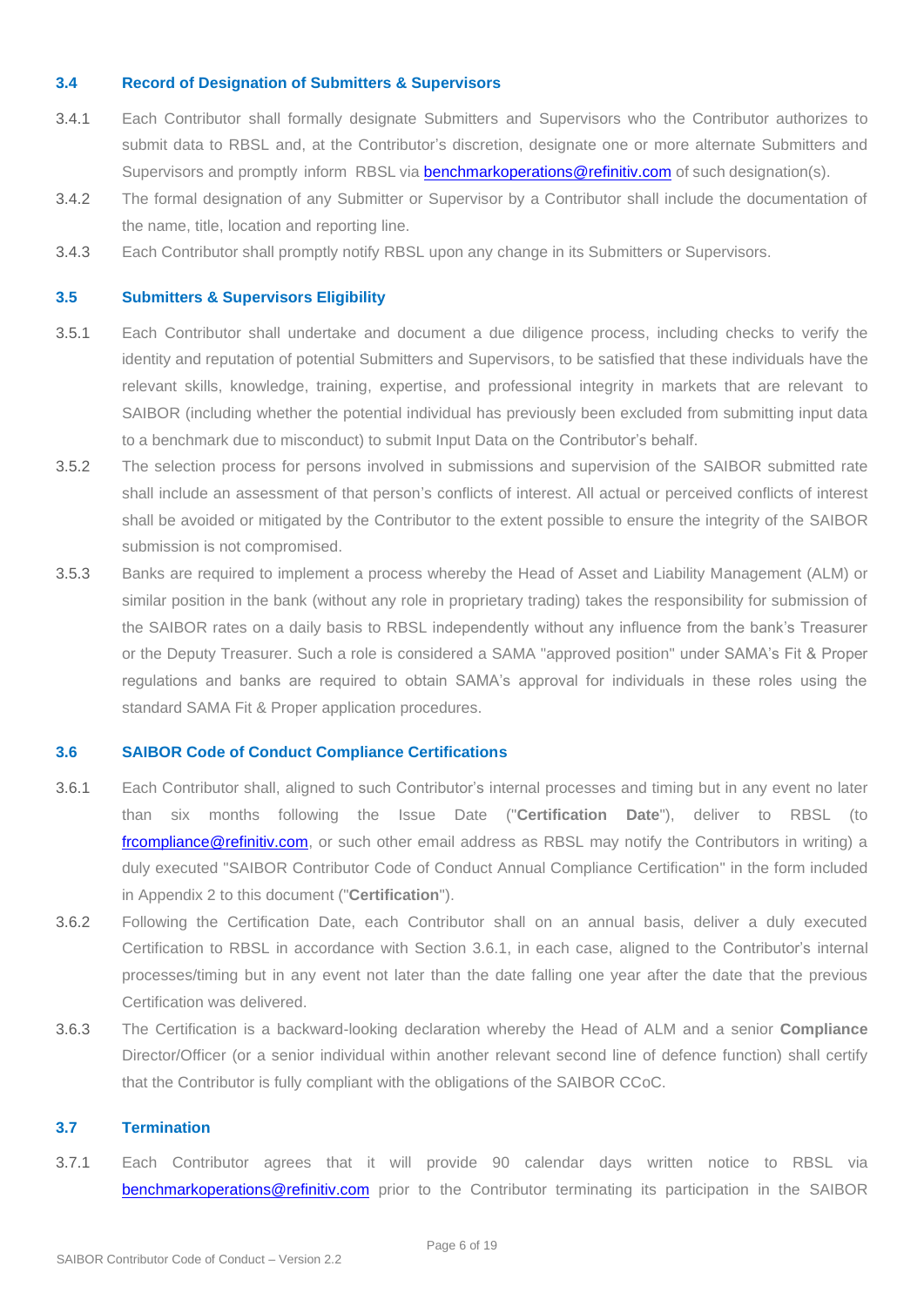Panel, other than in circumstances where the Contributor is unable to continue its participation in the SAIBOR Panel due to circumstances beyond its reasonable control, in which case, such Contributor must notify RBSL of such termination as soon as possible.

- 3.7.2 Each Contributor's obligations under the SAIBOR CCoC shall cease upon the expiry of the notice period, with the exception of Section 4.8 "Record Keeping" which shall remain in effect for the time period set out in Section 4.8.2.
- 3.7.3 Without prejudice to Section 3.7.5, where RBSL becomes aware that a Contributor is not adhering to the SAIBOR CCoC in all material respects (which shall include, for the avoidance of doubt, any non-adherence which may impact the integrity of submitted Input Data) ("**Material Breach**"):
	- a) RBSL shall inform SAMA of the nature of the breach by a Contributor;
	- b) RBSL shall notify the Contributor in writing, specifying the details of the breach and why it is considered a Material Breach ("**Breach Notice**");
	- c) within 15 days of receipt of the Breach Notice, the Contributor shall be permitted to discuss the nature of the Material Breach with RBSL, SAMA, and the SAIBOR Oversight Committee; and
	- d) the Contributor shall make all reasonable efforts to promptly rectify the issue, error, or correct the inaccuracy as soon as practicable but no later than three months of receipt of the Breach Notice ("**Remediation Period**").

If, at the end of the Remediation Period, RBSL, SAMA, and the SAIBOR Oversight Committee deem that the Material Breach has not been remedied, RBSL shall have the right to exclude that Contributor's Input Data in the calculation of SAIBOR.

- 3.7.4 Where RBSL determines that a Contributor does not adhere to the SAIBOR CCoC with respect to nonmaterial issues, a remediation plan shall be developed within a timely manner.
- 3.7.5 Notwithstanding anything to the contrary in this SAIBOR CCoC, where applicable law or a Competent Authority requires or directs RBSL or a Contributor to take (or cease taking) any action that would otherwise contravene a provision of this SAIBOR CCoC, such action or inaction shall not be deemed to be a breach of this SAIBOR CCoC by RBSL or a Contributor.

In case of significant perceived credit deterioration of a SAIBOR contributing bank, SAMA and RBSL should be informed to review eligibility of the bank concerned.

## <span id="page-6-0"></span>**Chapter 4 Organisation & Governance Arrangements**

#### <span id="page-6-1"></span>**4.1 Senior Management & Board Accountability**

4.1.1 The **Board** of Directors, Board delegated authority, Executive Committee, or a senior governance committee of the Contributor is responsible for overseeing the governance structure in place with respect to the Contributor's participation in SAIBOR. This governance structure shall include supervisory, compliance and internal audit controls that are appropriate for the Contributor.

#### <span id="page-6-2"></span>**4.2 Oversight Functions**

4.2.1 Each Contributor's **Oversight Functions**, such as the second (i.e. Compliance, Risk, Financial Controller, or other relevant function) and third (i.e. **Internal Audit**) lines of defence shall operate independently of **Operational Management**, and shall oversee the SAIBOR Submission process, including maintaining sufficiently robust systems to identify, assess, monitor and report all relevant risks in SAIBOR Submission activities.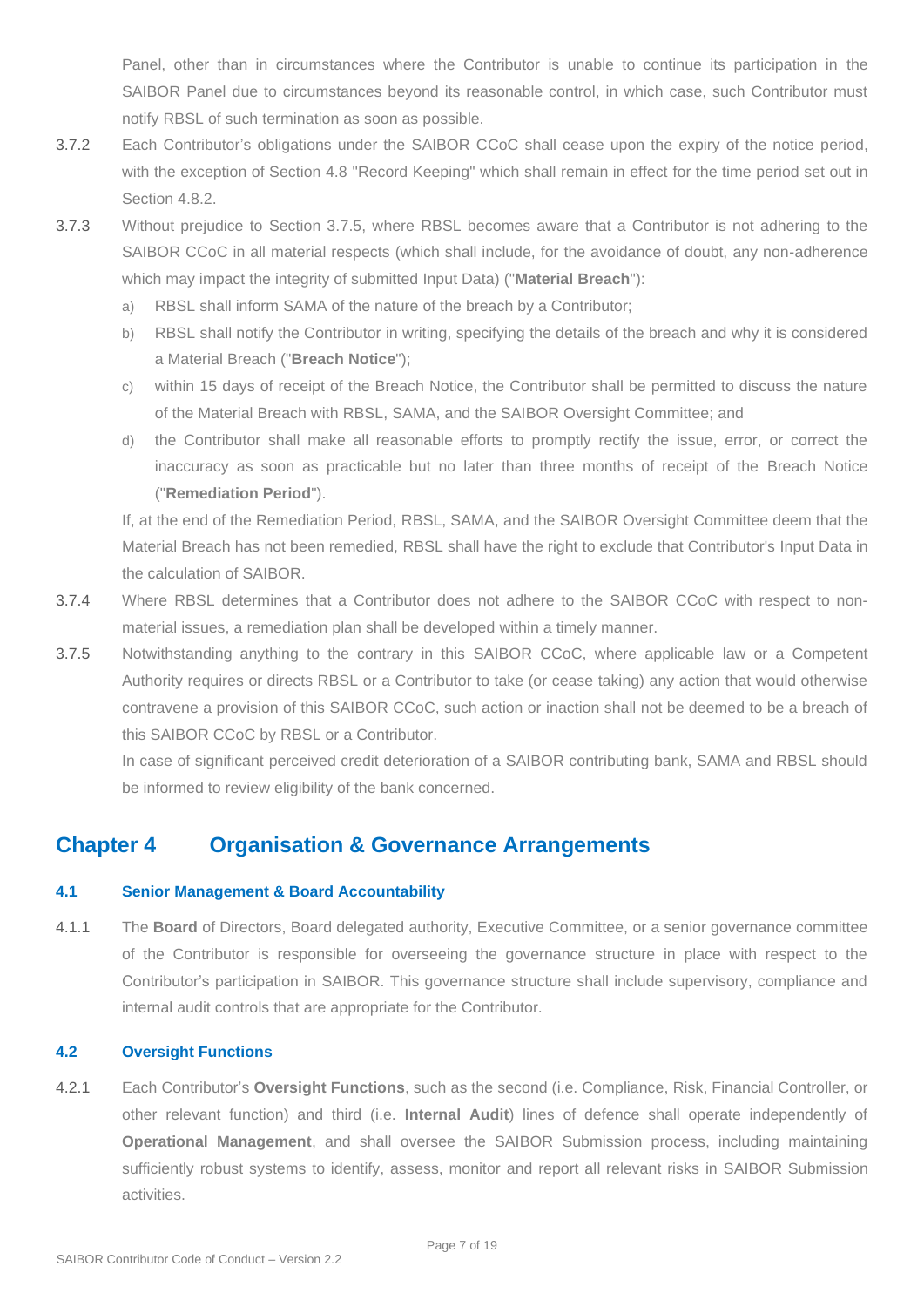#### <span id="page-7-0"></span>**4.3 Policies & Procedures**

- 4.3.1 Each Contributor shall establish, implement, and maintain adequate internal controls, written policies, and procedures that are reasonably designed and adapted for the Contributor to comply with the SAIBOR Methodology and the SAIBOR CCoC.
- 4.3.2 The controls, policies and procedures shall be updated as necessary and reviewed no less than annually.
- 4.3.3 The controls, policies and procedures established by the Contributor with respect to the SAIBOR Methodology and SAIBOR CCoC, and any material amendments thereto, shall be approved by the Board of Directors or a senior governance committee of the Contributor.
- 4.3.4 The SAIBOR Submission Procedures and Reports detailed in Section 5.1 shall be made available to RBSL, upon request.

#### <span id="page-7-1"></span>**4.4 Training**

- 4.4.1 Each Contributor must ensure that Submitters and Supervisors (including new Submitters and Supervisors) have been adequately trained on the SAIBOR Methodology, SAIBOR CCoC, Submission processes, the Contributor's policies and procedures with respect to SAIBOR and any relevant regulations applicable to SAIBOR, including, but not limited to SAMA driven Regulation and conflicts of interest management required under Section 4.6.
- 4.4.2 Updated training must be provided following a material change to the aforementioned documents, processes, and regulations.

#### <span id="page-7-2"></span>**4.5 Complaints Management**

- 4.5.1 Each Contributor's complaints management framework shall include the management of complaints relating to the Contributor's involvement with the SAIBOR determination process.
- 4.5.2 Each Contributor shall report any internal or external complaints received by it with respect to any section in the SAIBOR Methodology, SAIBOR CCoC, and any applicable laws relating to SAIBOR to the relevant Supervisor and Compliance.

#### <span id="page-7-3"></span>**4.6 Conflicts of Interest Management**

- 4.6.1 Each Contributor is responsible for developing a policy to identify, assess, and internally escalate any conflicts of interest applicable to the submission of contributions by the Contributor and its staff in connection with SAIBOR, and for implementing procedures, systems, and controls to avoid or mitigate any such conflicts of interest to the extent possible.
- 4.6.2 The identification of conflicts of interest shall include, without limitation, a consideration of whether applicable conflicts of interest may exist between the Contributor, its respective divisions, its affiliates, and its Submitters and Supervisors.
- 4.6.3 Each Contributor shall also consider the following factors in the development of their conflicts of interest policy:
	- a) the proximity and communications of Submitters or Supervisors to other employees that routinely trade in derivatives and other financial products that reference SAIBOR;
	- b) the supervision or management by Submitters or Supervisors of traders that primarily trade in derivatives and other financial products that reference SAIBOR;
	- c) the Contributor's financial exposure and potential trading by Submitters or Supervisors in derivatives and other financial products that reference SAIBOR; and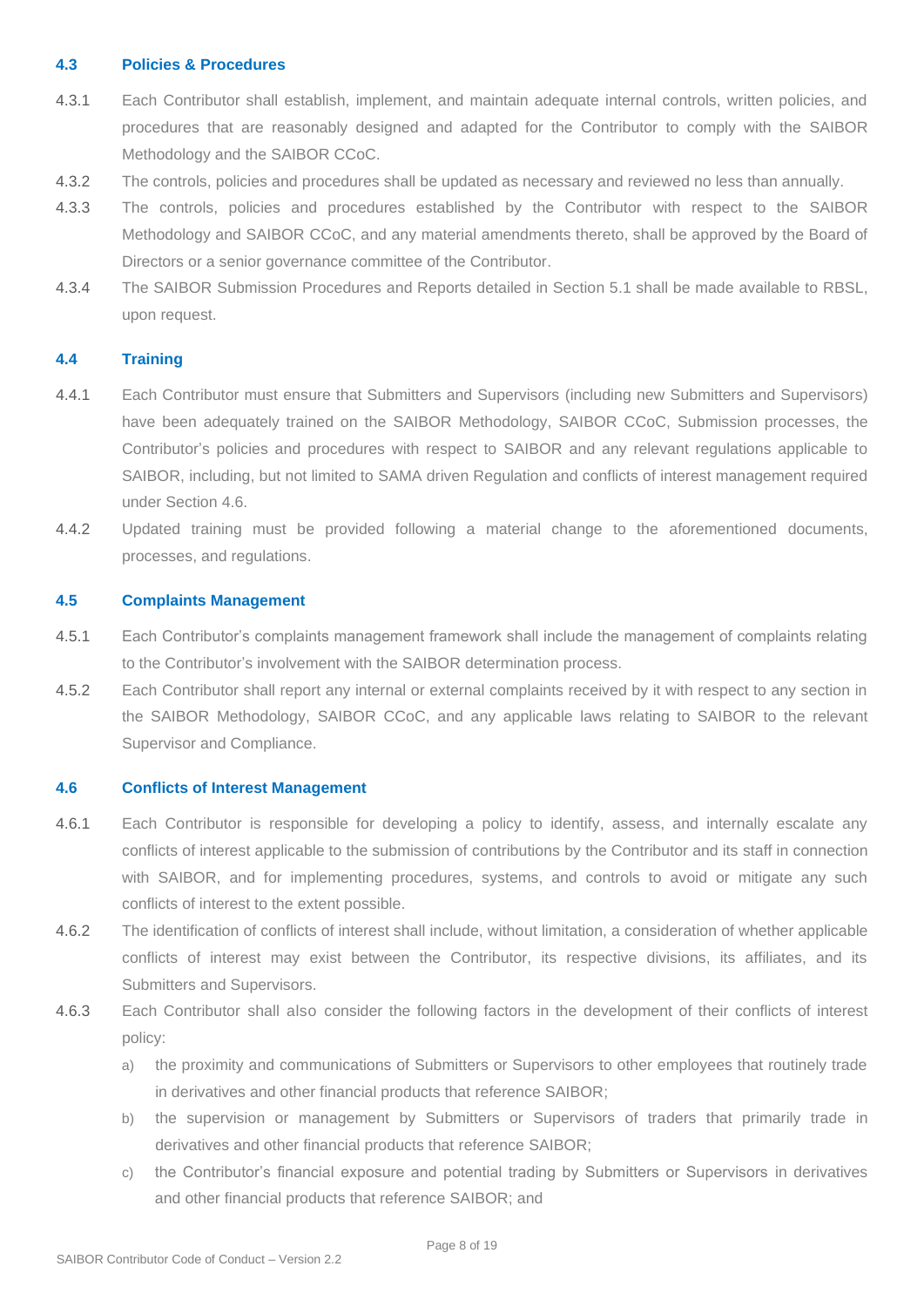- d) the remuneration of Submitters or Supervisors with respect to trading in derivatives and other financial products that reference SAIBOR.
- 4.6.4 Each Contributor must maintain a conflicts of interest framework which must be kept up-to-date and record potential and actual conflicts, including mitigating management measures. The conflicts of interest framework should be accessible by the Contributor's auditors, and any relevant Competent Authority, upon request.
- 4.6.5 Each of the Contributors must make contributions representing the underlying interest of the benchmark separately and independently from other Contributors. Where two or more Contributors belong to the same group or have the same controlling interest, such separation and independence shall mean (i) separate balance sheets, (ii) separate and independent treasury functions and supervision thereof, (iii) separate and independent implementation of the SAIBOR CCoC and supervision thereof, and (iv) no conflicts of interest or co-ordination in respect of benchmark contributions between the submitting desks and treasury functions. Contributors belonging to the same group or having the same controlling interest must be able to demonstrate such separation and independence to the satisfaction of the Administrator and the regulatory authority, as appropriate.

#### <span id="page-8-0"></span>**4.7 Business Continuity Management**

- 4.7.1 Each Contributor shall have appropriate business continuity procedures in place to ensure that contributions are submitted to RBSL in accordance with the SAIBOR Methodology and SAIBOR CCoC without material interruption in the event of human or technical failure, and should include, at a minimum, the following events:
	- a) technical and operational issues;
	- b) temporary absence of Submitters or Supervisors; and
	- c) insufficient **Data Inputs** to determine contributions (if applicable).

#### <span id="page-8-1"></span>**4.8 Record Keeping**

- 4.8.1 Each Contributor must maintain records of all relevant SAIBOR Contribution information and compliance to this SAIBOR CCoC in a medium that allows for the storage of the information to be readily accessible for future reference with a documented audit trail, which includes maintaining the following:
	- a) All SAIBOR related policies and procedures of the Contributor, any material changes to these policies and procedures, and related approvals;
	- b) All SAIBOR contributions (including a record of any contribution submitted and amended) plus supporting records including:
		- (i) the data inputs taken into account in determining all such contributions, as documented in each Contributor's Submission Procedures;
		- (ii) any use of **Expert Judgement**, as documented in each Contributor's Submission Procedures and Submission Reports;
		- (iii) record of Input Data checks undertaken by each Contributor; and
		- (iv) telephone and electronic communications between Submitters and Supervisors relating to the determination of the SAIBOR Submissions.
	- c) Conflicts of interest framework ;
	- d) Staff training and development records in respect of SAIBOR;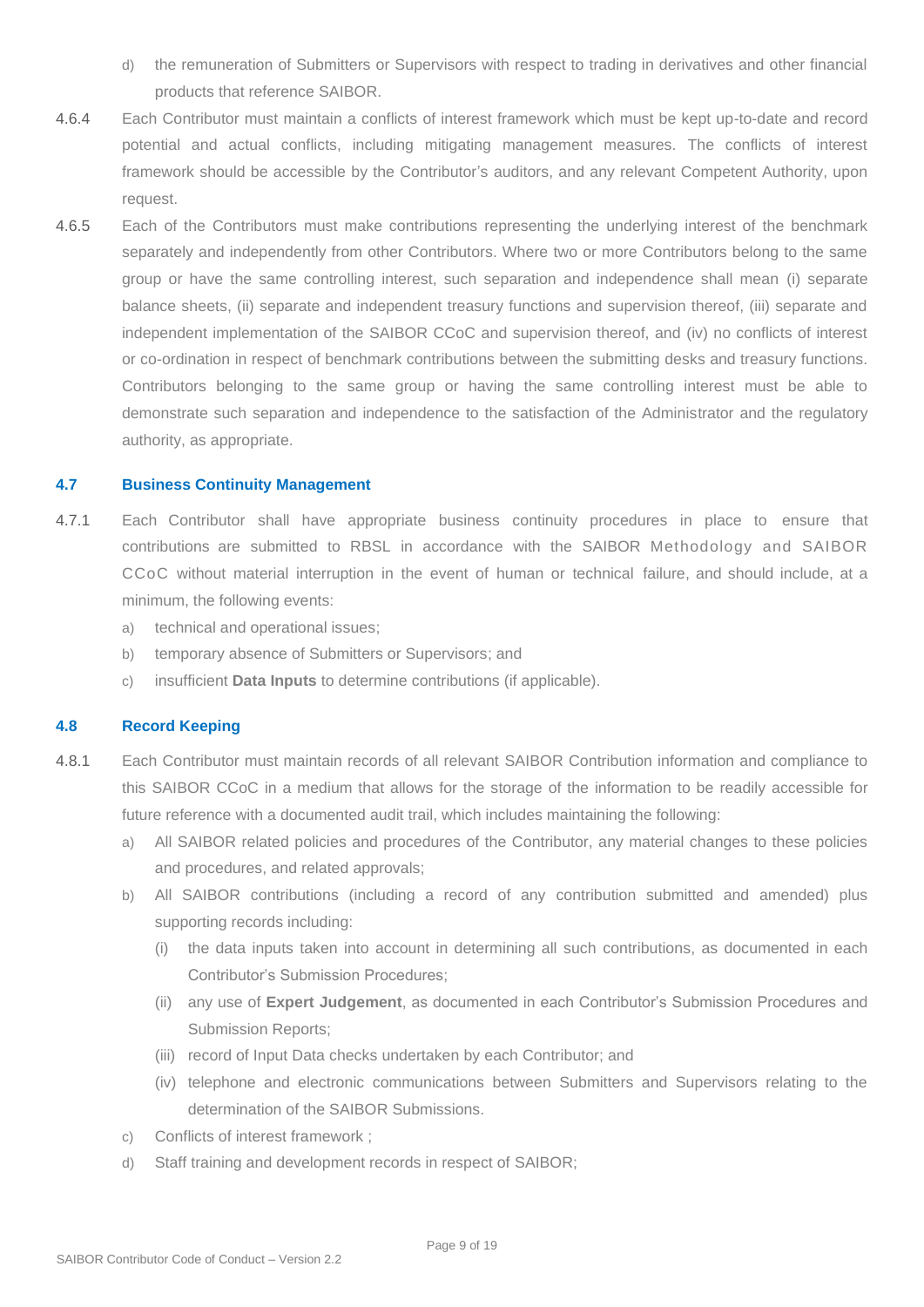- e) Any violations, and complaints with respect to violations, of the SAIBOR CCoC, SAIBOR related policies and procedures, or applicable laws relating to SAIBOR by the Contributor;
- f) Records of complaints or disciplinary action taken against Contributor's staff with respect to any violation of the SAIBOR CCoC or applicable laws relating to SAIBOR;
- g) The record pursuant to Section 3.4 and formal designation of any Submitters and Supervisors, and any changes thereto;
- h) Copies of all signed SAIBOR Contributor Code of Conduct Attestation & Compliance Certifications;
- i) Evidence of monitoring, results, alerts, and records;
- j) All internal and external audits relevant to SAIBOR;
- k) All inquiries and price challenges received by Contributors with respect to any contribution; and
- l) Board assurance reports.
- 4.8.2 Each Contributor must maintain the above information for a minimum of five years from the date of creation, with the exception of records in relation to the determination of a SAIBOR Submission via electronic communications (e.g. e-mail, chat etc) that must be maintained for a minimum of three years. Telephone conversations related to the submission of SAIBOR (if any) shall be maintained for a minimum of three years.

## <span id="page-9-0"></span>**Chapter 5 Systems & Controls**

#### <span id="page-9-1"></span>**5.1 SAIBOR Submission Procedures and Reports**

- 5.1.1 Each Contributor is required to document its SAIBOR **Submission Procedures** in respect of the SAIBOR contributions to RBSL, reviewing these at least annually, and update as necessary.
- 5.1.2 All Contributors must develop and implement reasonable Submission Procedures based on quantitative and qualitative factors to support their rate submission. Bank SAIBOR Submission Procedures are required to be heavily biased towards the quantitative factors and no more than 10% weighting for the qualitative factors used in their SAIBOR Input Data methodologies.
- 5.1.3 The overall Submission Procedures should at a minimum include the following:
	- a) Eligible data inputs in rate setting;
	- b) Procedures to detect and evaluate the bonafide nature of such inputs;
	- c) Policies guiding and detailing the use of expert judgement, as noted in Section 5.2, including documentation;
	- d) Maintaining reports, records, and underlying documentation supporting submissions of Input Data;
	- e) Procedures for pre-submission validation of eligible inputs and procedures for review by senior staff to check inputs before submission.
- 5.1.4 The Submission Procedures should contain details of Input Data aligned to the contents of the SAIBOR Methodology, specifically those sections that specify the requirement to provide Input Data sufficient to represent accurately and reliably the market or economic reality that SAIBOR is intended to measure; such Submission Procedures shall include sufficient details about market data or other factors that may be considered by the Contributor, method to be used for the secure transfer of data (approved contribution tool provided by the Administrator), and contingency plans for submitting Input Data, along with any procedures for Input Data submission adjustments.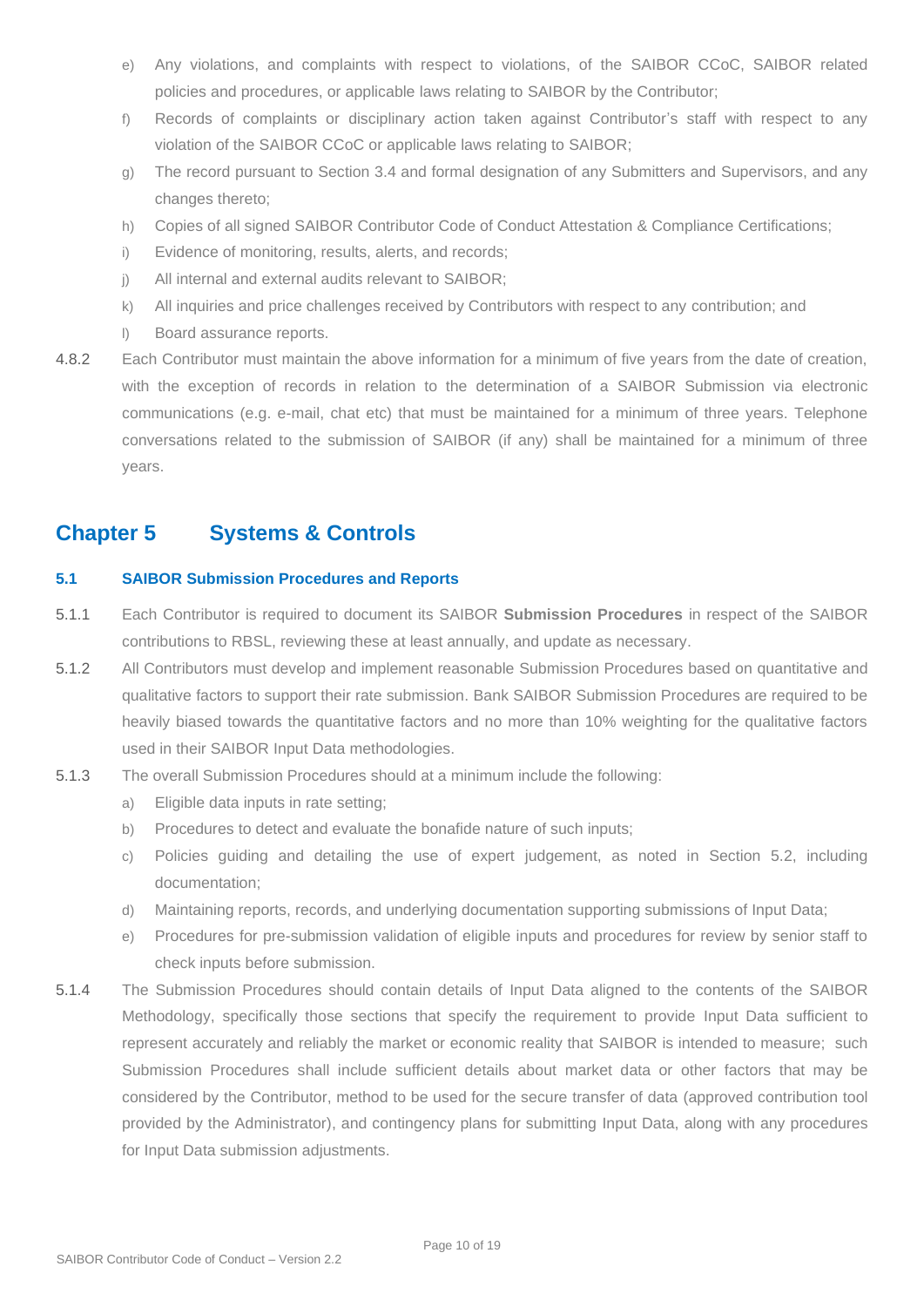- 5.1.5 Each Contributor's Submission Procedures shall include the development of a **Submission Report**, based on the business model of every bank, to act as a general record of factors considered when determining the SAIBOR Submission.
- 5.1.6 The Submission Procedures and Submission Report should capture the daily market movements in the relevant input data. The Report should be used to document the rationale and expert judgement used if the submission is outside the Contributor's defined thresholds or parameters. For example, this daily Submission Report should include, at a minimum, all data inputs and the underlying factors considered as detailed in Section 4.8.1(b)(i & ii) and Section 5.1.2-4 & 5.2.
- 5.1.7 Each Contributor shall be responsible for testing its Submission Procedures and Submission Report, for ensuring compliance with it, and for implementing suitable governance controls when changes are required.
- 5.1.8 These Submission Procedures should be approved by the Contributor's Board of Directors, Board delegated authority, or the Executive Committee and should be consistently applied.
- 5.1.9 Submission Procedures and Report records should be available to the relevant Competent Authority and the SAIBOR benchmark Administrator upon request.

#### <span id="page-10-0"></span>**5.2 Expert Judgement**

- 5.2.1 Expert Judgement or discretion shall be kept to a minimum and be free from any undue or improper influence and shall not, for greater certainty, take into consideration any factors that would be contrary to the SAIBOR Methodology and SAIBOR CCoC including, without limitation, the consideration of swap resets that are linked to SAIBOR or the knowledge of any contribution that may be Submitted by another Contributor to RBSL prior to the publication of SAIBOR.
- 5.2.2 As a component of the overarching Submission Procedures, each Contributor shall develop policies and procedures on the use of Expert Judgement or discretion, specifying at least the following:
	- a) the circumstances in which the Contributor may exercise discretion;
	- b) the rationale and supporting evidence, to the extent possible, that may lead to the submission of a specific rate as per the Contributor's Submission Procedures;
	- c) the persons who are authorized to exercise discretion;
	- d) internal controls governing the use of discretion; and
	- e) persons that are authorized to evaluate ex-post the exercise of discretion.

#### <span id="page-10-1"></span>**5.3 Monitoring of Input Data**

- 5.3.1 Supervisors are responsible for overseeing the activities of Submitters and the Contributor with respect to compliance with the SAIBOR Methodology and SAIBOR CCoC and the Contributor's policies and procedures with respect to SAIBOR.
- 5.3.2 To support the integrity of its SAIBOR Submissions, each Contributor's Submission policies and procedures must include pre and post SAIBOR Submission breach and error management controls covering the following:
	- a) pre-submission input data controls, as appropriate. The Contributor shall implement controls to detect suspicious input data from i) manifest errors in submissions (i.e. fat-finger errors); and ii) Input Data values which deviate from the trending or prior-day SAIBOR rate outside of the Contributors parameters. This may include a process for an eligible second person listed on the "Record of Submitters & Supervisors" to perform an independent review to validate the integrity of the Submitters Input Data determination prior to the submission to RBSL.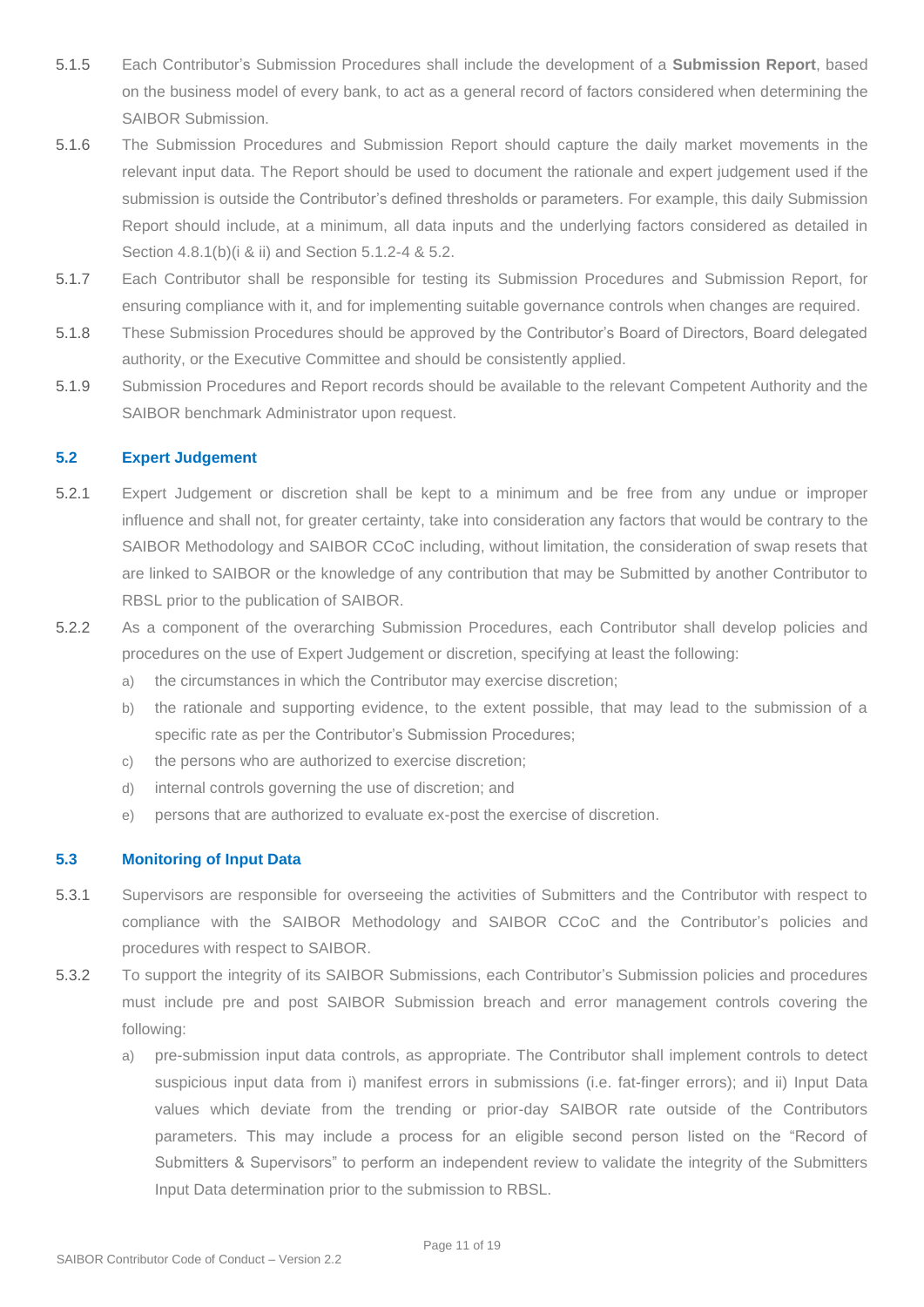- b) post-submission monitoring of contributions by Compliance or other non-front office Oversight Functions, to verify that the Input Data has been contributed in accordance with the obligations of the SAIBOR CCoC and to identify suspicious input data against a representative sampling of:
	- (i) positions and transactions in derivatives and other financial products that are linked to SAIBOR, including those with reset dates that correspond to contributions;
	- (ii) trading in the secondary market by the Contributor; and
	- (iii) other relevant information, if any.
- c) monitoring that the secure, complete and accurate transfer of input data to RBSL is made in accordance with the Contributors procedures.
- 5.3.3 Each Contributor's post-Submission processes used for the monitoring of Input Data and contributions should be capable of producing alerts and identifying exceptions in line with predefined parameters, including a requirement to query the Submitter when a contribution differs from the previous day's contribution by a pre-determined threshold; Compliance or another appropriate Oversight Function shall review exceptions, as appropriate, in a timely manner.
- 5.3.4 Each Contributor shall review any detected breaches or errors and maintain a record of any remedial actions taken following the outcome of the investigation.
- 5.3.5 Material Breaches identified by the Contributor's Compliance or another Oversight Function shall be documented, reviewed and escalated immediately to Senior Management and, if necessary, to the Board.
- 5.3.6 Each Contributor should ensure prompt action is being taken to correct any material errors, submission process issues, and internal control deficiencies or breaches; processes should be in place to monitor and report on the progress made to correct such deficiencies.

#### <span id="page-11-0"></span>**5.4 Improper Market Conduct & Suspicious Input Data**

- 5.4.1 Each Contributor agrees that all contributions submitted by it to RBSL shall represent an honest and accurate assessment of the rate at which they could borrow unsecured interbank funds for each SAIBOR tenor on a daily basis and be free from any undue or improper influence.
- 5.4.2 Each Contributor agrees that any conduct involving the submission of contributions that is intentionally manipulative (or an attempt thereof), collusive or involves anti-competitive discussions and/or agreements with competitors, including other Contributors, is strictly prohibited.
- 5.4.3 Each Contributor acknowledges that contributions may be market sensitive and must not be misused or improperly disclosed in advance of the publication of SAIBOR.
- 5.4.4 Each Contributor must have written procedures in place that oblige its staff to identify and report any actual, attempted, or a suspicion of manipulated Input Data to its Compliance and/or Fraud Investigation function for investigation, and record how the reports were managed e.g. whether reported to Senior Management, the Board, or a relevant Competent Authority (i.e. SAMA).
- 5.4.5 If an internal review conducted at the Contributor identifies improper market conduct with an anomaly or an error that has impacted the SAIBOR submission(s), the Contributor shall notify RBSL Compliance via e-mail to [frcompliance@refinitiv.com](mailto:frcompliance@refinitiv.com) in a timely manner. RBSL will in turn notify SAMA.
- 5.4.6 Each Contributor acknowledges that RBSL has in place an escalation mechanism for reporting concerns of potential market abuse, as posted on [website.](https://financial.thomsonreuters.com/content/dam/openweb/documents/pdf/financial/whistleblowing-statement-reporting-suspicious-activity.pdf)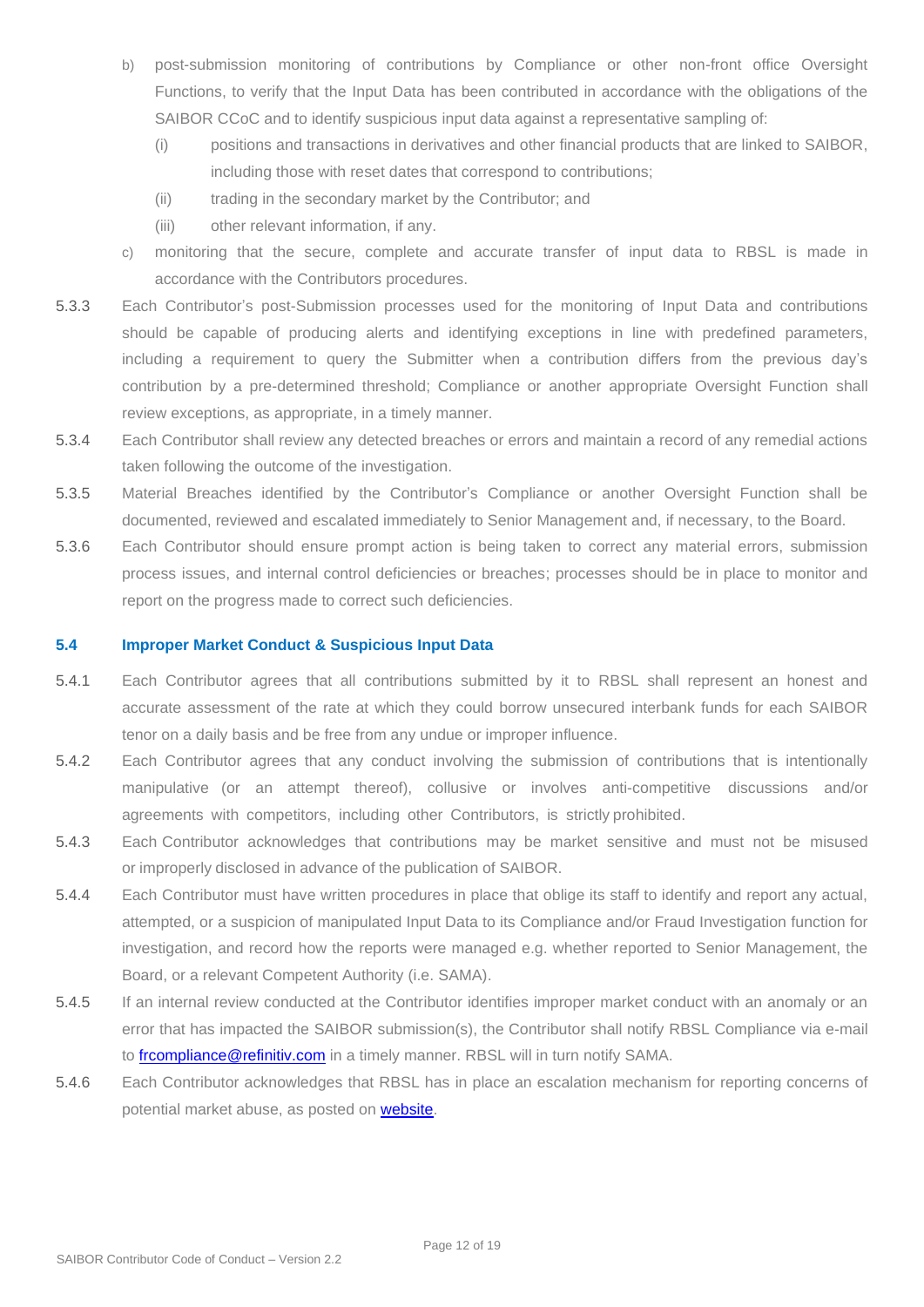#### <span id="page-12-0"></span>**5.5 Reporting Concerns & Escalation Procedures**

- 5.5.1 Each Contributor shall notify RBSL via [benchmarkoperations@refinitiv.com](mailto:benchmarkoperations@refinitiv.com) immediately in the event that the contributions submitted by a Contributor are inconsistent with the contributions published by RBSL of that Contributor.
- 5.5.2 The policies and procedures of each Contributor shall require the immediate escalation of improper market conduct or Material Breaches of the SAIBOR Methodology and SAIBOR CCoC or the Contributor's policies and procedures with respect to SAIBOR to RBSL via e-mail to [frcompliance@refinitiv.com.](mailto:frcompliance@refinitiv.com) RBSL shall notify SAMA in the event of a material breach from a Contributor in accordance with Section 3.7.3 of this CCoC.
- 5.5.3 Employees of each Contributor shall be protected by their firm from any adverse repercussions arising from the good faith reporting of improper market conduct or Material Breaches of the SAIBOR Methodology and SAIBOR CCoC.

#### <span id="page-12-1"></span>**5.6 Whistleblowing Arrangements**

- 5.6.1 Each Contributor must have in place an internal whistleblowing policy to enable whistleblowers to anonymously report attempts to manipulate or collude to manipulate the SAIBOR Benchmark determination process, including appropriate safeguards for whistleblowers.
- 5.6.2 RBSL maintains an independent whistleblowing hotline for all benchmarks it administers, which can be accessed on its public [website](https://www.refinitiv.com/content/dam/gl/en/documents/policies/whistleblowing-statement-reporting-suspicious-activity.pdf) or via [whistleblowing.benchmarks@refinitiv.com.](mailto:whistleblowing.benchmarks@refinitiv.com) Each Contributor should consider including this external escalation channel within the Contributor's whistleblowing policy.

### <span id="page-12-2"></span>**Chapter 6 SAIBOR Evaluation and Assurance**

#### <span id="page-12-3"></span>**6.1 SAMA Thematic Reviews**

6.1.1 In line with SAMA's continued efforts to maintain the quality and soundness of SAIBOR and due to its importance and wide use in both the Kingdom's financial sector and globally, SAMA may conduct Thematic Reviews on the benchmark and the contributing banks (12 local banks).

#### <span id="page-12-4"></span>**6.2 Board Assurance**

6.2.1 Each Contributor's Senior Management must, at least annually, provide assurances to its Board consistent with Board reporting practices, that its SAIBOR Submission policies, processes and controls are adequate, are operating appropriately, and that risk is appropriately controlled.

#### <span id="page-12-5"></span>**6.3 Internal Audit**

- 6.3.1 Each Contributor shall carry out an internal audit for the first time within six months after the Issue Date of the SAIBOR CCoC<sup>1</sup>, and subsequently every year thereafter.
- 6.3.2 Each Contributor shall include in its annual internal audit plans sufficient work to provide independent assurances to their Senior Management and the Board on the quality and effectiveness of the Contributor's internal control, risk management, and governance systems and processes regarding the SAIBOR

<sup>1</sup> SAIBOR Contributor Code of Conduct V 2.1 was first issued on 30 August 2019.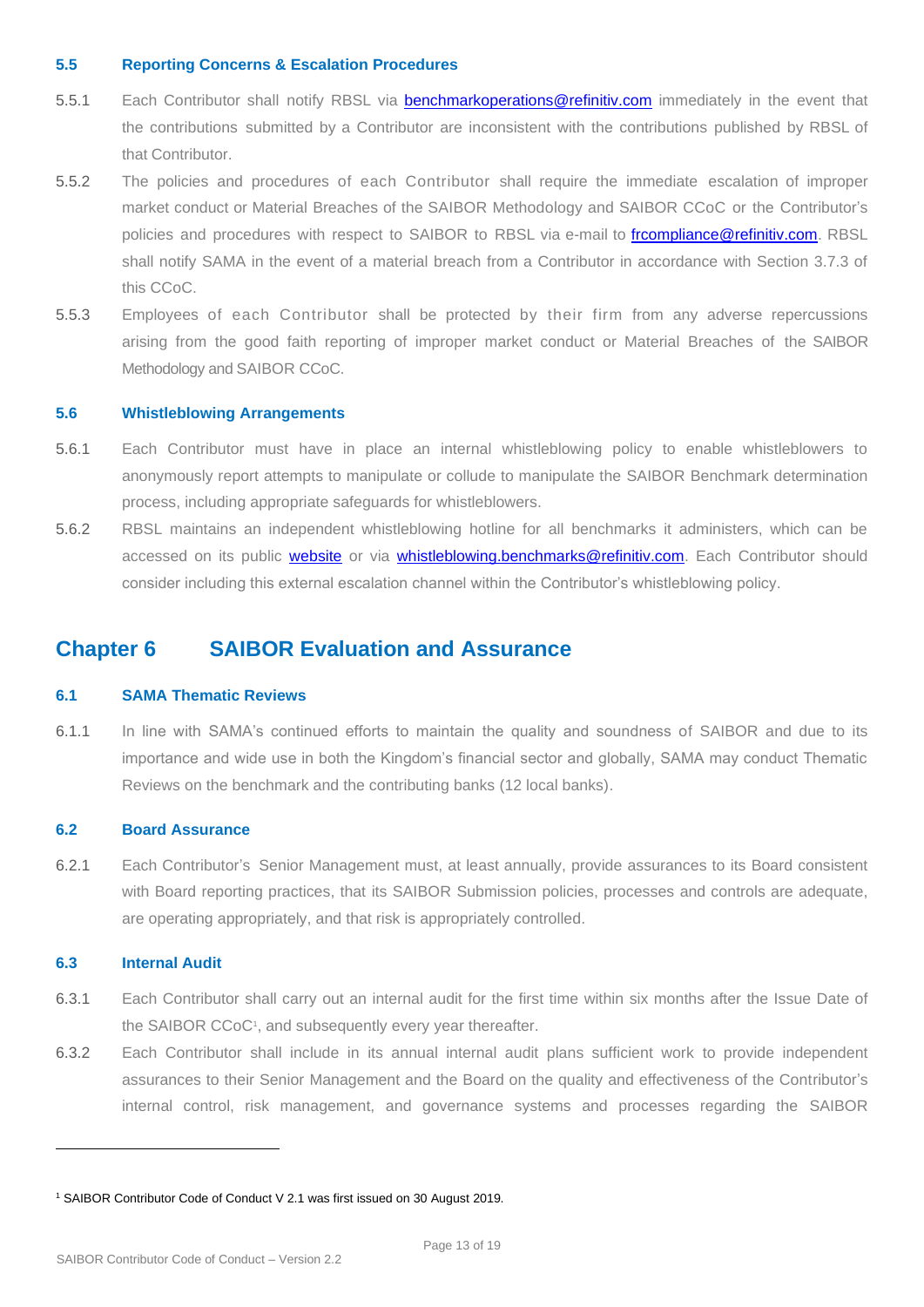Submission Procedures & Report, processes and compliance with the requirements of the SAIBOR Methodology & SAIBOR CCoC.

- 6.3.3 Each Contributor's Senior Management, the Board, and the Audit Committee should review the findings on the compliance with the established policies and procedures and shall be notified of any material issues identified in internal audit reports so as to allow appropriate actions to be taken.
- 6.3.4 Each Contributor may be requested by the SAIBOR Oversight Committee, SAMA, or the Administrator to send a copy of Internal Audit reports to SAMA and RBSL via e-mail to *frcompliance@refinitiv.com*. These Audit reports will remain confidential and not for public disclosure.

#### <span id="page-13-0"></span>**6.4 External Audit**

- 6.4.1 An external audit, where deemed appropriate by SAMA or the SAIBOR Oversight Committee, should be conducted for a Contributor with respect to its adherence to the SAIBOR Methodology and SAIBOR CCoC.
- 6.4.2 A report of all material findings should be presented to the Board of Directors or a senior governance committee of the Contributor.
- 6.4.3 Each Contributor shall send a copy of External Audit reports to SAMA and RBSL. These Audit reports will remain confidential and not for public disclosure.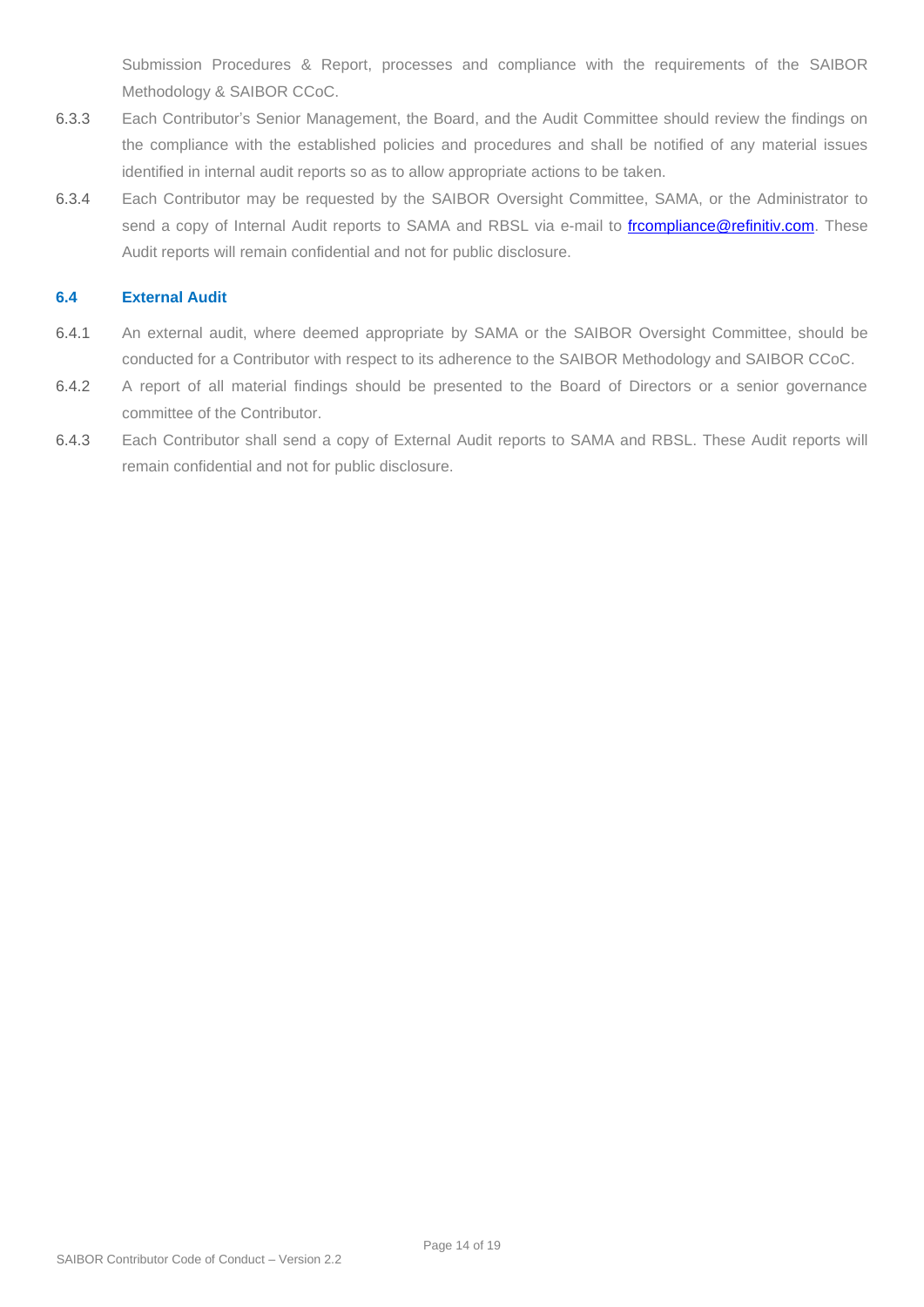## <span id="page-14-0"></span>**Chapter 7 Table of Terms & Abbreviations**

For the purposes of this document, the following **capitalized terms and abbreviations** shall, unless specifically provided otherwise, have the meanings set out in the Table of Definitions & Abbreviations below.

| <b>Table of Terms &amp; Abbreviations</b> |                                                                                                                                                                                                                                                                                                                                                                                                                                                 |  |  |  |  |
|-------------------------------------------|-------------------------------------------------------------------------------------------------------------------------------------------------------------------------------------------------------------------------------------------------------------------------------------------------------------------------------------------------------------------------------------------------------------------------------------------------|--|--|--|--|
| Term                                      | <b>Definition</b>                                                                                                                                                                                                                                                                                                                                                                                                                               |  |  |  |  |
| Administration                            | Includes all stages and processes involved in the provision of a benchmark, including:<br>Administering the arrangements for determining a Benchmark;<br>a)<br>Collecting, analyzing or processing Input Data for the purpose of determining a Benchmark; and<br>b)<br>Determining a Benchmark through the application of a formula or other method of calculation or by an<br>$\circ$ )<br>assessment of Input Data provided for that purpose. |  |  |  |  |
| Administrator                             | RBSL that has control over the Administration of SAIBOR (see Administration).                                                                                                                                                                                                                                                                                                                                                                   |  |  |  |  |
| Attestation                               | Forward-looking declaration whereby a duly authorized representative of the Contributor shall attest that all relevant<br>staff have read, understood, and will continuously comply with the obligations of the SAIBOR CCoC and will continue<br>to comply for so long as it is a Contributor. Refer to Appendix 1 to view this form.                                                                                                           |  |  |  |  |
| <b>Benchmark</b>                          | Any index by reference to which the amount payable under a financial instrument or a financial contract, or the value of<br>a financial instrument, is determined, or an index that is used to measure the performance of an investment fund with<br>the purpose of tracking the return of such index or of defining the asset allocation of a portfolio or of computing the<br>performance fees.                                               |  |  |  |  |
| <b>BMR</b>                                | See EU Benchmark Regulation                                                                                                                                                                                                                                                                                                                                                                                                                     |  |  |  |  |
| <b>Board</b>                              | Either the entire Board of Directors or a committee of the Board that has been delegated a particular element of Board<br>oversight.                                                                                                                                                                                                                                                                                                            |  |  |  |  |
| <b>Breach Notice</b>                      | A notification in writing from RBSL to the Contributor, specifying the details of a Material Breach and why it is<br>considered a Material Breach.                                                                                                                                                                                                                                                                                              |  |  |  |  |
| <b>Business Day</b>                       | Any day that Saudi Arabian banks are open for business in Riyadh, Saudi Arabia.                                                                                                                                                                                                                                                                                                                                                                 |  |  |  |  |
| Certification                             | Backward-looking declaration whereby a duly authorized representative and a senior Compliance Director/Officer (or a<br>senior individual within another relevant second line of defence function) shall certify that the Contributor is compliant<br>with the obligations of the SAIBOR CCoC. Refer to Appendix 2 to view this form.                                                                                                           |  |  |  |  |
| <b>Certification Date</b>                 | Date no later than six months following the Issue Date of this CCoC, and annually thereafter aligned to the<br>Contributors' internal processes and timing.                                                                                                                                                                                                                                                                                     |  |  |  |  |
| <b>Competent Authority</b>                | The relevant government or public body, agency, or administration that regulates or supervises benchmark<br>administration and/or contribution activities, including benchmark setting submissions, determination, or publication.                                                                                                                                                                                                              |  |  |  |  |
| Compliance                                | A Contributor's second line of defense control function that is responsible for the establishment of policies and<br>procedures for assessing the first line of defenses compliance with applicable securities laws, and the monitoring and<br>assessment of compliance with such policies and procedures.                                                                                                                                      |  |  |  |  |
| Contribution(s)                           | The rates submitted with a term of approximately 1, 2, 3, 6 and 12 months by each Contributor to RBSL for the<br>purposes of establishing SAIBOR.                                                                                                                                                                                                                                                                                               |  |  |  |  |
| Contributor(s)                            | The entity responsible for the provision of SAIBOR Input Data to RBSL.                                                                                                                                                                                                                                                                                                                                                                          |  |  |  |  |
| Data Input(s)                             | Refers to prices, estimates, values, rates or other information that is used by a Contributor for the purposes of<br>determining SAIBOR. For example, related indicative prices, transactions and Market Data or other factors considered<br>in the determination of a contribution.                                                                                                                                                            |  |  |  |  |
| <b>ESMA</b>                               | European Securities and Markets Authority.                                                                                                                                                                                                                                                                                                                                                                                                      |  |  |  |  |
| EU BMR                                    | See EU Benchmark Regulation.                                                                                                                                                                                                                                                                                                                                                                                                                    |  |  |  |  |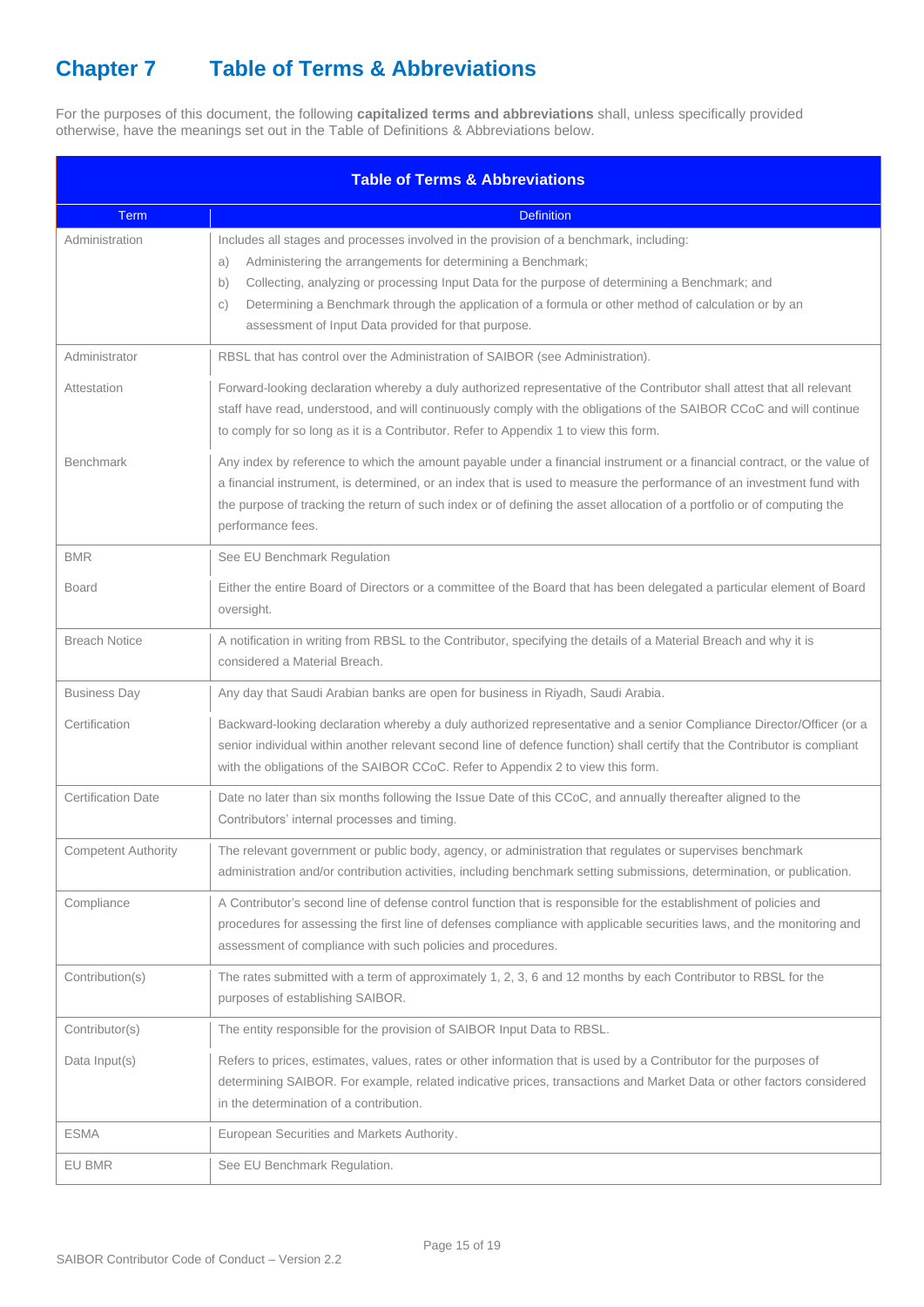| <b>EU Benchmark</b>        | Regulation (EU) 2016/1011 and relevant supporting Regulatory Technical Standards ("RTS") and Questions &                                                                                                                                                                                                                                                                                                                                                                                                                                                                                                    |  |  |
|----------------------------|-------------------------------------------------------------------------------------------------------------------------------------------------------------------------------------------------------------------------------------------------------------------------------------------------------------------------------------------------------------------------------------------------------------------------------------------------------------------------------------------------------------------------------------------------------------------------------------------------------------|--|--|
| Regulation                 | Answers ("Q&A).                                                                                                                                                                                                                                                                                                                                                                                                                                                                                                                                                                                             |  |  |
| Expert Judgement           | Refers to the exercise of discretion by the SAIBOR Submitter with respect to the various factors considered in the<br>determination of data inputs to determine a contribution. For example: including (but not limited to) extrapolating values<br>from prior or related transactions, adjusting values for factors that might influence the quality of data such as market<br>events or impairment of a buyer or seller's credit quality, and weighting firm Input Data or offers greater than a<br>particular concluded transaction, or other relevant factors considered in determining a contribution. |  |  |
| <b>FCA</b>                 | UK Financial Conduct Authority.                                                                                                                                                                                                                                                                                                                                                                                                                                                                                                                                                                             |  |  |
| Force Majeure Event        | Means (a) acts of God; (b) flood, fire, earthquake or explosion; (c) war, invasion, hostilities (whether war is declared or<br>not), terrorist threats or acts, riot or other civil unrest; (d) government order or law; (e) actions, embargoes or blockades<br>in effect on or after the date of this Agreement; (f) action by any governmental authority; (g) national or regional<br>emergency; (h) strikes, labour stoppages or slowdowns or other industrial disturbances; and (i) shortage of adequate<br>power or transportation facilities.                                                         |  |  |
| Front Office               | Any department, division, group, or personnel of a Contributor or any of its affiliates, whether or not identified as such,<br>that performs, or personnel exercising direct supervisory authority over the performance of, any pricing (excluding price<br>verification for risk management purposes), trading, sales, marketing, advertising, solicitation, structuring, or brokerage<br>activities on behalf of a third party or for proprietary purposes.                                                                                                                                               |  |  |
| Input Data                 | See Contribution(s).                                                                                                                                                                                                                                                                                                                                                                                                                                                                                                                                                                                        |  |  |
| <b>Internal Audit</b>      | The control function that is responsible for a Contributor's internal audit and is independent of the business unit in<br>which the SAIBOR Submission process is based.                                                                                                                                                                                                                                                                                                                                                                                                                                     |  |  |
| <b>IOSCO</b>               | International Organisation of Securities Commissions.                                                                                                                                                                                                                                                                                                                                                                                                                                                                                                                                                       |  |  |
| <b>IOSCO Principles</b>    | IOSCO Principles for Financial Benchmarks, Final Report, July 2013.                                                                                                                                                                                                                                                                                                                                                                                                                                                                                                                                         |  |  |
| <b>Issue Date</b>          | The date this version of the SAIBOR CCoC is published.                                                                                                                                                                                                                                                                                                                                                                                                                                                                                                                                                      |  |  |
| Market Data                | Refers to one or more observable external transactions, rates or benchmarks in the financial markets that are<br>considered by the Submitter in applying Expert Judgement.                                                                                                                                                                                                                                                                                                                                                                                                                                  |  |  |
| <b>Market Participants</b> | Legal entities involved in the production, structuring, use of trading of financial contracts or financial instruments used<br>to inform the SAIBOR, or which reference SAIBOR.                                                                                                                                                                                                                                                                                                                                                                                                                             |  |  |
| Material Breach            | Any non adherence to the SAIBOR Methodology or this CCoC which may impact the integrity of the Input Data.                                                                                                                                                                                                                                                                                                                                                                                                                                                                                                  |  |  |
| Methodology                | The written rules and procedures according to which information is collected and the SAIBOR is determined.                                                                                                                                                                                                                                                                                                                                                                                                                                                                                                  |  |  |
| Operational<br>Management  | Operational Management is responsible for planning, directing and controlling the day-to-day operations of Contributor.                                                                                                                                                                                                                                                                                                                                                                                                                                                                                     |  |  |
| <b>Oversight Functions</b> | Oversight Functions are responsible for providing independent, second (e.g. Compliance, Risk, Financial Controller, or<br>other relevant function) and third line of defence and (e.g. Internal Audit) oversight of Operational Management.                                                                                                                                                                                                                                                                                                                                                                 |  |  |
| Panel                      | Subset of Market Participants who are SAIBOR Contributors.                                                                                                                                                                                                                                                                                                                                                                                                                                                                                                                                                  |  |  |
| <b>RBSL</b>                | Refinitiv Benchmark Services (UK) Limited, a company incorporated in England and Wales with company number<br>08541574.                                                                                                                                                                                                                                                                                                                                                                                                                                                                                     |  |  |
| Record Keeping             | For the purposes of the SAIBOR Benchmark setting process, the documentation and retention of all relevant data,<br>Input Data, submissions, other information, judgements (including the rational for any exclusions of data), analyses and<br>identities of Submitters and Supervisors used in the SAIBOR Benchmark-setting process for an appropriate period.<br>Refer to Section 4.8 for details.                                                                                                                                                                                                        |  |  |
| Refinitiv                  | See Refinitiv Group.                                                                                                                                                                                                                                                                                                                                                                                                                                                                                                                                                                                        |  |  |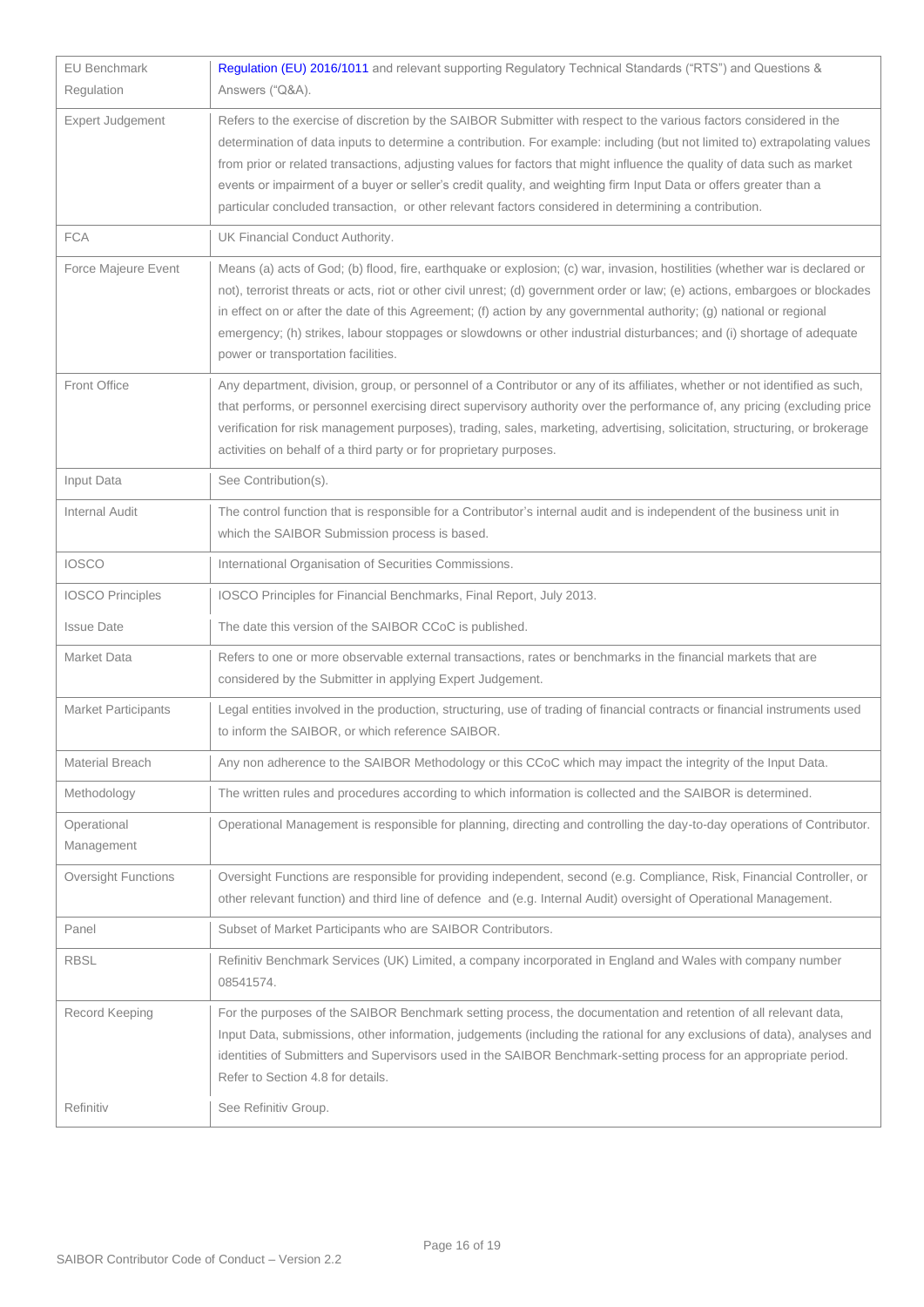| Refinitiv Group                      | RBSL, Refinitiv, Refinitiv Holdings Limited and any entity that, from time to time, is directly or indirectly controlled by<br>Refinitiv Holdings Limited (including its successors and assigns). For the purposes of this definition, "control" means<br>the power to direct or cause the direction of the management or policies of such entity, whether through the ownership<br>of voting securities, by contract, or otherwise, and the terms "controlling" and "controlled" shall be construed<br>accordingly.                                    |
|--------------------------------------|---------------------------------------------------------------------------------------------------------------------------------------------------------------------------------------------------------------------------------------------------------------------------------------------------------------------------------------------------------------------------------------------------------------------------------------------------------------------------------------------------------------------------------------------------------|
| <b>Remediation Period</b>            | Following the Contributor's receipt of a Breach Notice, the Contributor shall make all reasonable efforts to promptly<br>rectify the issue, error, or correct the inaccuracy as soon as practicable but no later than three months of receipt of the<br>Breach Notice.                                                                                                                                                                                                                                                                                  |
| <b>RL</b>                            | Refinitiv Limited, a company incorporated in England and Wales.                                                                                                                                                                                                                                                                                                                                                                                                                                                                                         |
| <b>RTS</b>                           | Regulatory Technical Standards in the <b>Commission Delegated Regulation (EU) 2018/1639.</b>                                                                                                                                                                                                                                                                                                                                                                                                                                                            |
| <b>SAIBOR</b>                        | The Saudi Arabian Interbank Offered Rate is the rate at which contributing banks would be able to borrow unsecured<br>interbank funds in Saudi Riyals, were they to accept offers in reasonable market size from other banks in the SAIBOR<br>panel at 11:00 am Riyadh Time. SAIBOR consists of 6 maturities - Overnight, 1 week, 1 month, 3 months, 6 months<br>and 1 year.                                                                                                                                                                            |
| SAIBOR CCoC                          | <b>SAIBOR Contributor Code of Conduct</b>                                                                                                                                                                                                                                                                                                                                                                                                                                                                                                               |
| <b>SAIBOR Methodology</b>            | The methodology used to calculate SAIBOR which is published on the Refinitiv website and is updated from time to<br>time.                                                                                                                                                                                                                                                                                                                                                                                                                               |
| <b>SAIBOR Oversight</b><br>Committee | Independent function composed of subject matter experts that is designated to provide independent feedback and<br>challenge to RBSL to ensure oversight of all aspects of the provision of SAIBOR.                                                                                                                                                                                                                                                                                                                                                      |
| <b>SAMA</b>                          | Saudi Arabian Monetary Authority.                                                                                                                                                                                                                                                                                                                                                                                                                                                                                                                       |
| Senior Management                    | Senior Management means the Chief Executive Officer (CEO) and individuals who are directly accountable to the<br>CEO. In addition to the CEO's direct reports e.g. heads of major business platforms or units, Senior Management may<br>also include the executives responsible for the Oversight Functions, such as the Chief Financial Officer (CFO), Chief<br>Risk Officer (CRO), Chief Compliance Officer (CCO), Chief Internal Auditor and Chief Actuary (CA).                                                                                     |
| Submission(s)                        | The process of contributing Input Data.                                                                                                                                                                                                                                                                                                                                                                                                                                                                                                                 |
| <b>Submission Procedures</b>         | Procedures detailing the requirement for the Contributor's Input Data to be aligned to the contents of the SAIBOR<br>Methodology. These Procedures shall include sufficient details about market data or other factors that may be<br>considered by the Contributor, method to be used for the secure transfer of data (approved contribution tool provided<br>by the Administrator), and contingency plans for submitting Input Data, along with any procedures for submission<br>adjustments. It will include the development of a Submission Report. |
| Submission Report                    | A general record of factors considered in the determination of each contribution which may include, but not be limited<br>to, the data inputs taken into account in determining all such contributions and the use of expert judgement used.                                                                                                                                                                                                                                                                                                            |
| Submitter                            | A natural person employed by the Contributor who determine and physically provide the SAIBOR contribution to RBSL.                                                                                                                                                                                                                                                                                                                                                                                                                                      |
| Submitting Bank                      | See Contributor.                                                                                                                                                                                                                                                                                                                                                                                                                                                                                                                                        |
| Supervisor                           | Natural person employed by the Contributor with authority over the Submitter.                                                                                                                                                                                                                                                                                                                                                                                                                                                                           |
| UK                                   | United Kingdom.                                                                                                                                                                                                                                                                                                                                                                                                                                                                                                                                         |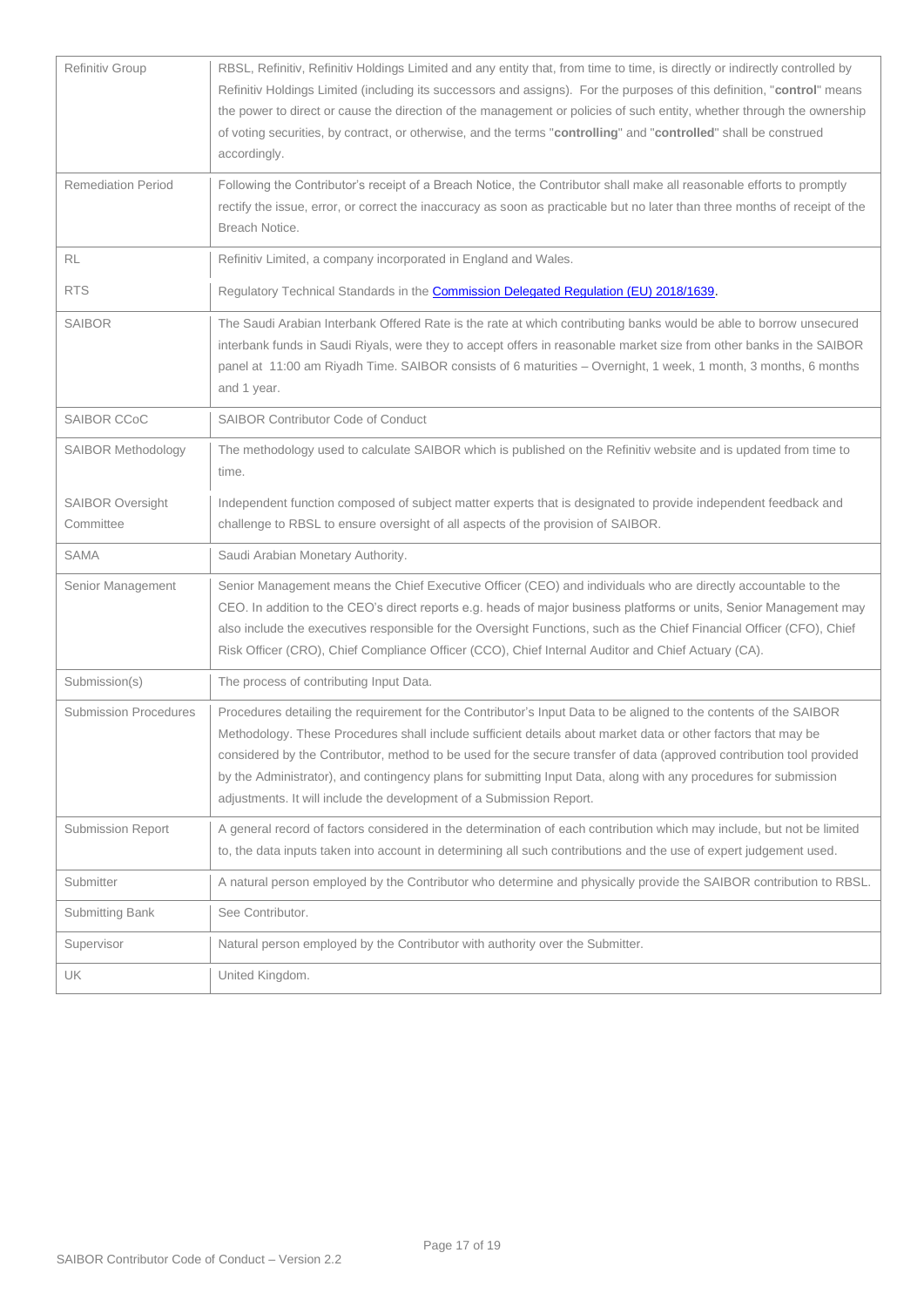## **Appendix 1**

## **SAIBOR Contributor Code of Conduct – Attestation Form**

<span id="page-17-1"></span><span id="page-17-0"></span>The SAIBOR Contributor Code of Conduct specifies the obligations that each Contributor and Submitter providing SAIBOR Benchmark Input Data to RBSL must adhere to on a continuous basis.

This form must be signed and returned to RBSL by a duly authorised representative of the Contributor in accordance with Section 1.3.4 of the SAIBOR Contributor Code of Conduct.

Contributors shall send a signed soft-copy to RBSL via [frcompliance@refinitiv.com](mailto:frcompliance@refinitiv.com) (or such other email address as RBSL has notified the Contributors and Submitters in writing).

**The Contributor/Submitter hereby attests that all relevant staff, including those on the record pursuant to Section 3.4, have read, understood and will continuously comply with the obligations of the SAIBOR Contributor Code of Conduct and will continue to comply for so long as it is a Contributor.**

................................................................................................................................................................................................................

| <b>SAIBOR Contributor Code of Conduct - Attestation</b> |                                                                               |  |  |  |
|---------------------------------------------------------|-------------------------------------------------------------------------------|--|--|--|
| <b>Name of SAIBOR Contributing</b><br>Bank:             |                                                                               |  |  |  |
| Role:                                                   | Head of Asset and Liability Management (ALM) or similar position in the bank. |  |  |  |
| Name of Individual:                                     |                                                                               |  |  |  |
| <b>Job Title:</b>                                       |                                                                               |  |  |  |
| e-mail address:                                         |                                                                               |  |  |  |
| <b>Phone Number:</b>                                    |                                                                               |  |  |  |
| <b>Code of Conduct Version:</b>                         |                                                                               |  |  |  |
| Date Signed:                                            |                                                                               |  |  |  |
| Signature:                                              |                                                                               |  |  |  |